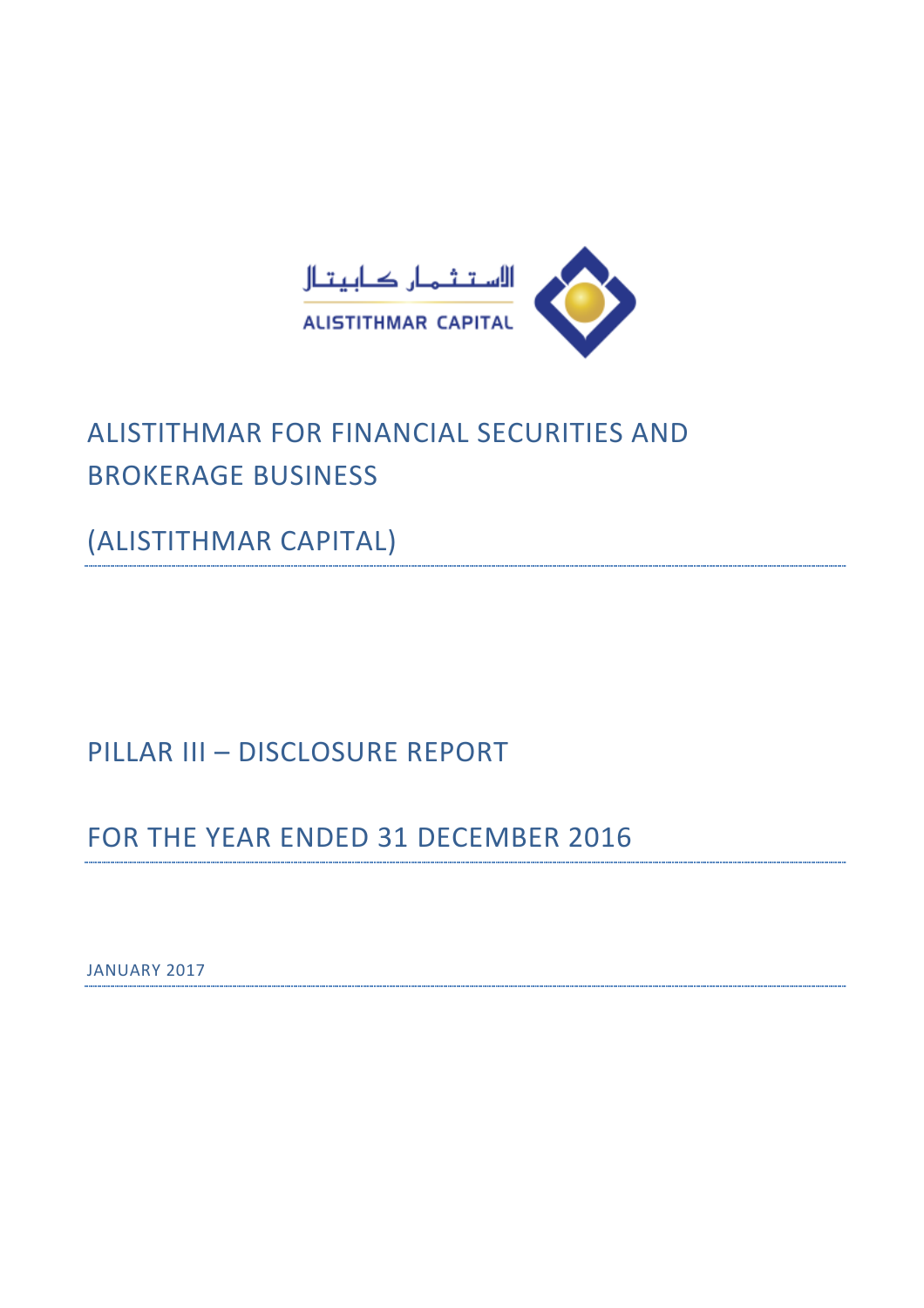

# **Table of Contents**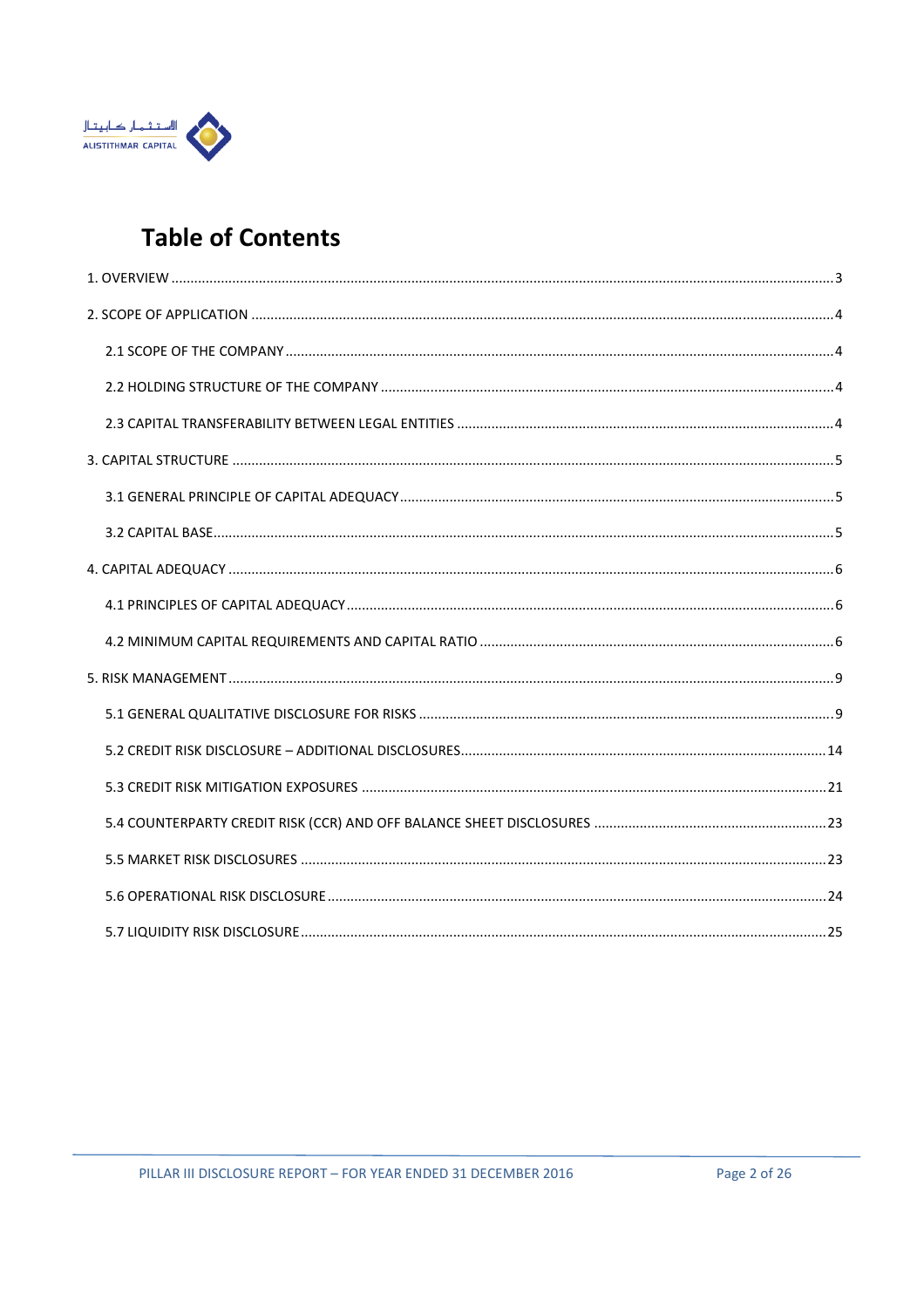

### 1. OVERVIEW

The Prudential Rules issued by the Capital Market Authority (CMA) of Saudi Arabia covers and consists of three main pillars of Capital Adequacy as illustrated below:



This disclosure requirement meets the minimum requirements for the annual market disclosure of information as referred to by the Article 68 of the Prudential Rules (PRs) (the market disclosure is hereinafter referred to as the "Pillar III Disclosure") to be published by all the Authorized persons (APs) licensed for the Dealing, Managing and/or Custody activities.

The purpose of Pillar III Disclosure is for the market participants to assess the key pieces of information on the scope of application, capital, risk exposures, risk assessment processes, and hence the capital adequacy of the APs.

This document has been prepared in accordance with the guidelines issued by the Capital Market Authority (CMA) of Saudi Arabia which supplements the disclosure requirements for the Pillar III Disclosure in the PRs.

This Pillar III Disclosure comprises both the qualitative and quantitative disclosures.

This Pillar III Disclosure has been approved by the Board of Directors of Alistithmar Capital before its publication. The information presented in this Pillar III Report is not required to be, and has not been, subject to external audit.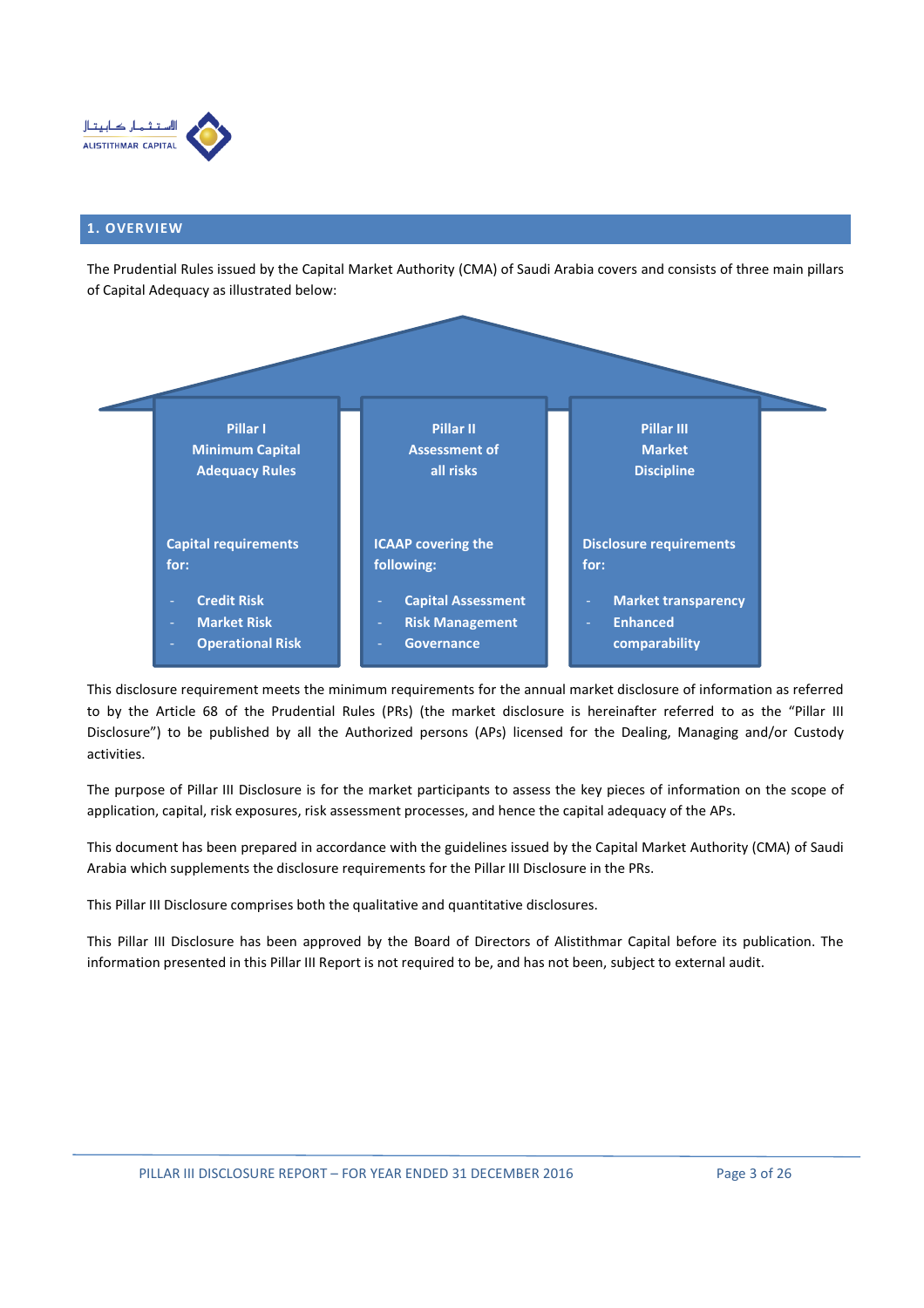

## 2. SCOPE OF APPLICATION

#### 2.1 SCOPE OF THE COMPANY

Alistithmar for Financial Securities and Brokerage Company - Alistithmar Capital (the "Company") is a Saudi Closed Joint Stock Company established under the Regulations for Companies in the Kingdom of Saudi Arabia. The Company was converted from a limited liability company to a Saudi closed joint stock company on Jumada Awal 19, 1436H (corresponding to March 10, 2015). The Company operates under Commercial Registration No. 1010235995 issued in Riyadh on Rajab 8, 1428 H (corresponding to July 22, 2007). The Company also operates its activities under Authorization License number 11156-37 dated September 25, 2011 (corresponding to 27/10/1432H) issued by the Capital Market Authority (CMA).

The principal activities of the Company are dealing in securities as principal and agent, underwriting, management of investment funds and private investment portfolios on behalf of customers, arrangement, margin loans, murabaha financing, advisory and custody services relating to financial securities.

#### 2.2 HOLDING STRUCTURE OF THE COMPANY

The Company's share capital of SR 250 million as at December 31, 2016 consists of 25,000,000 fully paid shares of SR 10 each, and is wholly-owned by The Saudi Investment Bank.

#### 2.3 CAPITAL TRANSFERABILITY BETWEEN LEGAL ENTITIES

There are no current or foreseen material or legal impediment to the prompt transfer of capital or repayment of liabilities between the Company and its subsidiaries, as Alistithmar Capital does not have any subsidiaries with a business ownership unless in the case of fund structures in the capacity of the designated fund manager.

#### Restrictions by By-Laws:

As per Article 10 of the By-Laws, the Shares shall be transferable/negotiable after issuance of the certificates thereof. As an exception to the foregoing, the shares given against shares in-kind, the cash shares subscribed for by the founders and the shares owned by the partners of the converted company shall not be transferable before the publishing of the balance sheet and the profit and loss statements for two (2) fiscal years, each consisting of at least twelve (12) months from the date of issuance of the resolution of the Minister of Commerce and Industry announcing conversion of the company. As per Article 11 of the By-Laws, the ownership of the company shall remain as is, and no change or amendment in the ownership shall be made before obtaining a prior approval of the Capital Market Authority of Saudi Arabia.

#### Statutory restriction:

As per Article 44 of the By-Laws and Article 125 of the old Saudi Companies Regulation, the Company is required to transfer 10% of its net profit to establish and fund the statutory reserves before declaration of dividend until the amount of statutory reserves is equal to the half of the paid up capital of the Company, at which point the Ordinary General Assembly shall have the right to discontinue the allocation. However as per Article 129 of the New Companies Regulation, the Company shall have the right to discontinue the allocation, once the amount of statutory reserves is equal to 30% of paid up capital of the Company, by way of an Ordinary General Assembly meeting.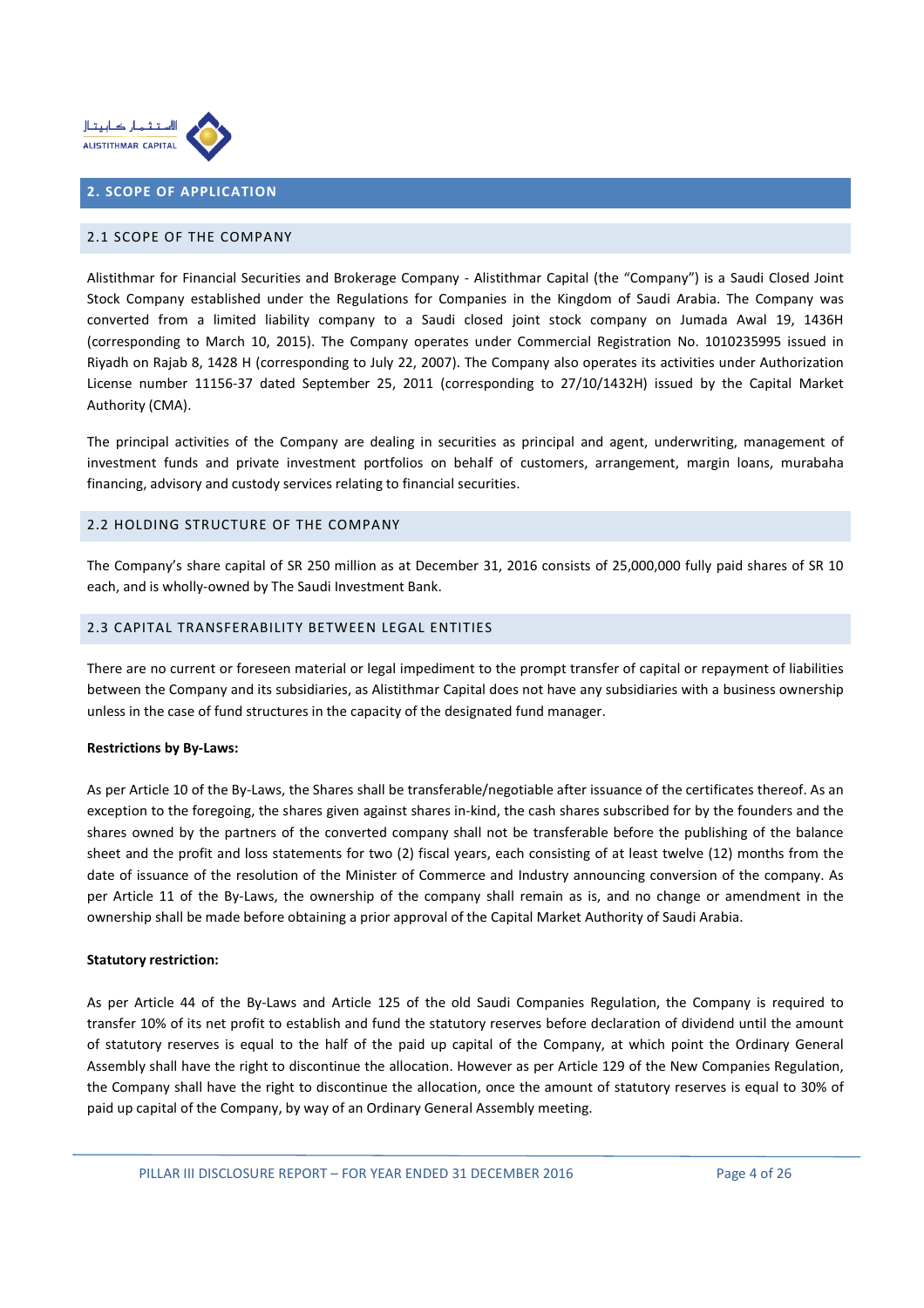

#### Regulatory restriction:

The CMA has imposed a restriction that the Company shall continuously possess a capital base which corresponds to not less than the total of the minimum capital requirements in accordance with Chapter 4 to Chapter 16 of Part 3 of the Prudential Rules at any point in time.

## 3. CAPITAL STRUCTURE

## 3.1 GENERAL PRINCIPLE OF CAPITAL ADEQUACY

It is the company's policy to maintain a strong capital base and to utilize it efficiently throughout its activities to optimize the return to shareholders, while maintaining a prudent relationship between the capital base and the underlying risks of the business. In carrying out this policy, the Company has taken into account the supervisory requirements of the Prudential Rules. The calculation of the Capital Base complies with all the respective chapters under the requirements of Part 2 – Capital Base of the Prudential Rules.

#### 3.2 CAPITAL BASE

The capital base of Alistithmar Capital as of end of December 31, 2016, as per the audited financial statements, in comparison to December 31, 2015 is as follows:

| <b>Capital Base</b>                        | Dec 31, 2016<br><b>SAR '000</b> | Dec 31, 2015<br><b>SAR '000</b> |  |
|--------------------------------------------|---------------------------------|---------------------------------|--|
| Tier-1 capital                             |                                 |                                 |  |
| Paid-up capital                            | 250,000                         | 250,000                         |  |
| Audited retained earnings                  | 79,716                          | 78,732                          |  |
| Share premium                              | $\overline{a}$                  |                                 |  |
| Reserves (other than revaluation reserves) | 24,764                          | 23,799                          |  |
| Tier-1 capital contribution                |                                 |                                 |  |
| Deductions from Tier-1 capital             | (11,880)                        | (12, 265)                       |  |
| <b>Total Tier-1 capital</b>                | 342,601                         | 340,266                         |  |
|                                            |                                 |                                 |  |
| Tier-2 capital                             |                                 |                                 |  |
| <b>Subordinated loans</b>                  | $\overline{\phantom{0}}$        |                                 |  |
| Cumulative preference shares               | $\overline{\phantom{0}}$        |                                 |  |
| <b>Revaluation reserves</b>                | 2,017                           |                                 |  |
| Other deductions from Tier-2 (-)           | $\qquad \qquad \blacksquare$    |                                 |  |
| Deduction to meet Tier-2 capital limit (-) |                                 |                                 |  |
| <b>Total Tier-2 capital</b>                | 2,017                           |                                 |  |
|                                            |                                 |                                 |  |
| <b>TOTAL CAPITAL BASE</b>                  | 344,618                         | 340,266                         |  |
|                                            |                                 |                                 |  |

PILLAR III DISCLOSURE REPORT – FOR YEAR ENDED 31 DECEMBER 2016 Page 5 of 26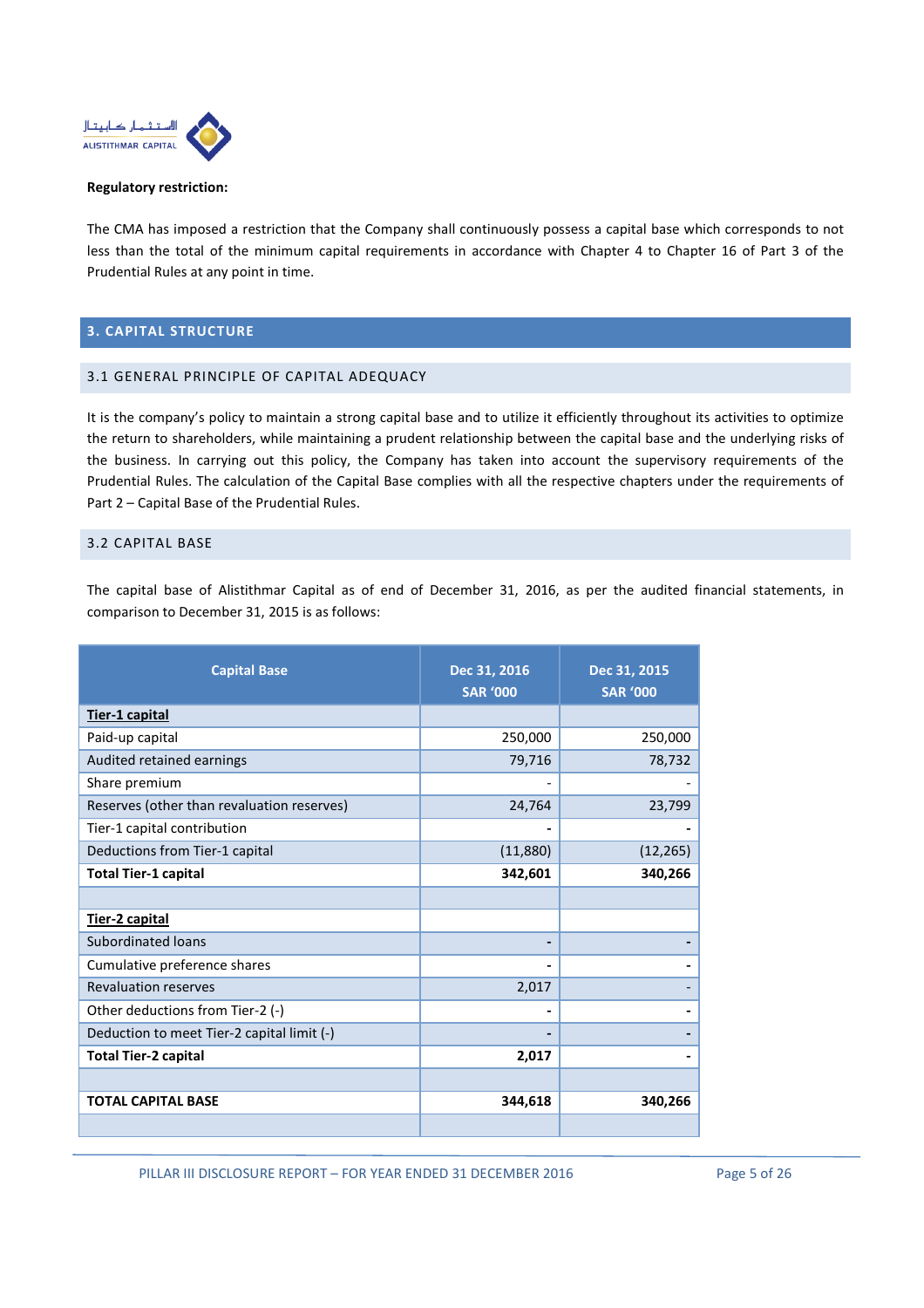

## 4. CAPITAL ADEQUACY

## 4.1 PRINCIPLES OF CAPITAL ADEQUACY

The Company's approach in assessing adequacy of its capital to support current and future activities is envisaged around the following principles:

- It has a process for assessing its overall capital adequacy in relation to its risk profile and a strategy for maintaining capital levels
- A review of company's Internal Capital Adequacy Assessment Process (ICAAP) and capital strategies are undertaken by its management at-least annually, as well as monitoring and ensuring compliance to CMA regulations, with appropriate actions being taken when required
- It is possessing a capital base which corresponds to at-least the minimum capital requirements as per the Prudential Rules

As of December 31, 2016, the Company's total capital ratio was 3.27x which corresponds to an excess capital of SAR 239.36 Mn compared to the total minimum capital requirement of SAR 105.26 Mn that was calculated in accordance with Part 3 – Minimum Capital Requirements of the Prudential Rules.

## 4.2 MINIMUM CAPITAL REQUIREMENTS AND CAPITAL RATIO

The minimum capital requirements of Alistithmar Capital as of end of December 31, 2016 as per the audited financial statements are as follows along with the comparative numbers for the year 2015: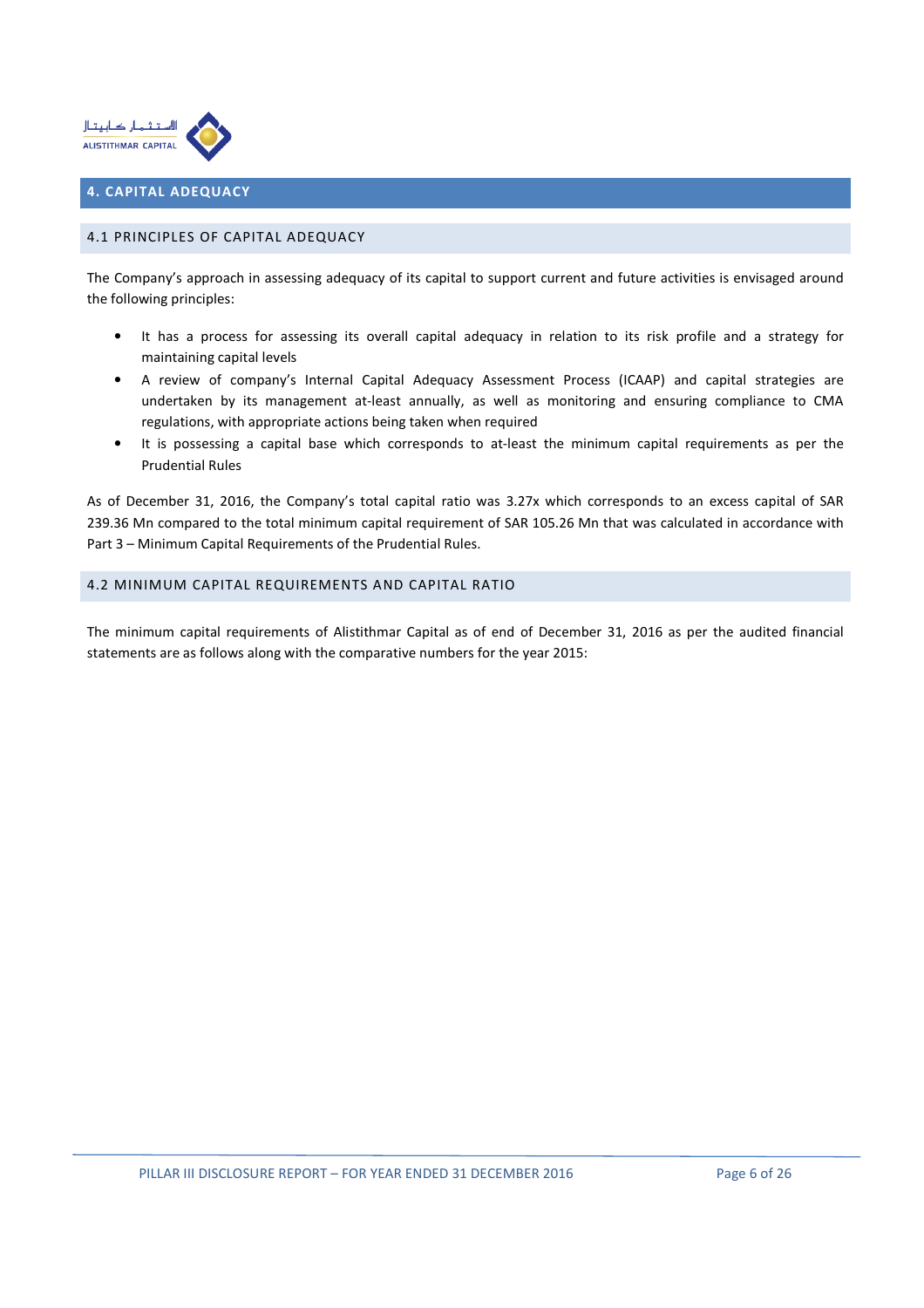

| Exposure class - All figures provided here are in<br>SAR '000 unless stated otherwise |      | <b>Exposure before CRM</b> | <b>Net Exposures</b><br>after CRM | <b>Risk Weighted</b><br><b>Assets</b> | <b>Capital</b><br><b>Requirement</b> |
|---------------------------------------------------------------------------------------|------|----------------------------|-----------------------------------|---------------------------------------|--------------------------------------|
| For year 31 December 2016                                                             |      |                            |                                   |                                       |                                      |
| <b>Credit Risk</b>                                                                    |      |                            |                                   |                                       |                                      |
| On-balance Sheet Exposures                                                            |      |                            |                                   |                                       |                                      |
| <b>Governments and Central Banks</b>                                                  |      |                            |                                   |                                       |                                      |
| <b>Authorized Persons and Banks</b>                                                   |      | 74,741                     | 74,741                            | 14,948                                | 2,093                                |
| Corporates                                                                            |      |                            |                                   |                                       |                                      |
| Retail                                                                                |      |                            |                                   |                                       |                                      |
| Investments                                                                           |      | 66,520                     | 66,520                            | 124,537                               | 17,435                               |
| Securitization                                                                        |      |                            |                                   |                                       |                                      |
| <b>Margin Financing</b>                                                               |      | 238,890                    | 238,890*                          | 358,334                               | 50,167                               |
| <b>Other Assets</b>                                                                   |      | 31,827                     | 31,827                            | 112,454                               | 15,744                               |
| <b>Total On-Balance sheet Exposures</b>                                               |      | 411,977                    | 411,977                           | 610,273                               | 85,438                               |
| Off-balance Sheet Exposures                                                           |      |                            |                                   |                                       |                                      |
| <b>OTC/Credit Derivatives</b>                                                         |      |                            |                                   |                                       |                                      |
| Repurchase agreements                                                                 |      |                            |                                   |                                       |                                      |
| Securities borrowing/lending                                                          |      |                            |                                   |                                       |                                      |
| Commitments                                                                           |      | $\overline{\phantom{0}}$   |                                   |                                       |                                      |
| Other off-balance sheet exposures                                                     |      |                            |                                   |                                       |                                      |
| <b>Total Off-Balance sheet Exposures</b>                                              |      |                            |                                   |                                       |                                      |
| <b>Total On and Off-Balance sheet Exposures</b>                                       |      | 411,977                    | 411,977                           | 610,273                               | 85,438                               |
| <b>Prohibited Exposure Risk Requirement</b>                                           |      |                            |                                   |                                       |                                      |
| <b>Total Credit Risk Exposures</b>                                                    |      | 411,977                    | 411,977                           | 610,273                               | 85,438                               |
| <b>Market Risk</b>                                                                    | Long | <b>Short</b>               |                                   |                                       |                                      |
| Interest rate risks                                                                   |      |                            |                                   |                                       |                                      |
| Equity price risks                                                                    |      |                            |                                   |                                       |                                      |
| Risks related to investment funds                                                     |      |                            |                                   |                                       |                                      |
| Securitization/re-securitization positions                                            |      |                            |                                   |                                       |                                      |
| Excess exposure risks                                                                 |      |                            |                                   |                                       |                                      |
| Settlement risks and counterparty risks                                               |      |                            |                                   |                                       |                                      |
| Foreign exchange rate risks                                                           | 29   | 11,056                     |                                   |                                       | 222                                  |
| Commodities risks.                                                                    |      |                            |                                   |                                       |                                      |
| <b>Total Market Risk Exposures</b>                                                    | 29   | 11,056                     |                                   |                                       | 222                                  |
|                                                                                       |      |                            |                                   |                                       |                                      |
| <b>Operational Risk</b>                                                               |      |                            |                                   |                                       | 19,600                               |
|                                                                                       |      |                            |                                   |                                       |                                      |
| <b>Minimum Capital Requirements</b>                                                   |      |                            |                                   |                                       | 105,260                              |
|                                                                                       |      |                            |                                   |                                       |                                      |
| Surplus/(Deficit) in capital                                                          |      |                            |                                   |                                       | 239,358                              |
| Total capital ratio (time)                                                            |      |                            |                                   |                                       | 3.27x                                |

\* The Company has CRM techniques, however as per the regulation, since the capital charge is based on the exposures before CRM, the same has been reported here. However, the company has collaterals to cover the exposures to margin financing.

PILLAR III DISCLOSURE REPORT - FOR YEAR ENDED 31 DECEMBER 2016 Page 7 of 26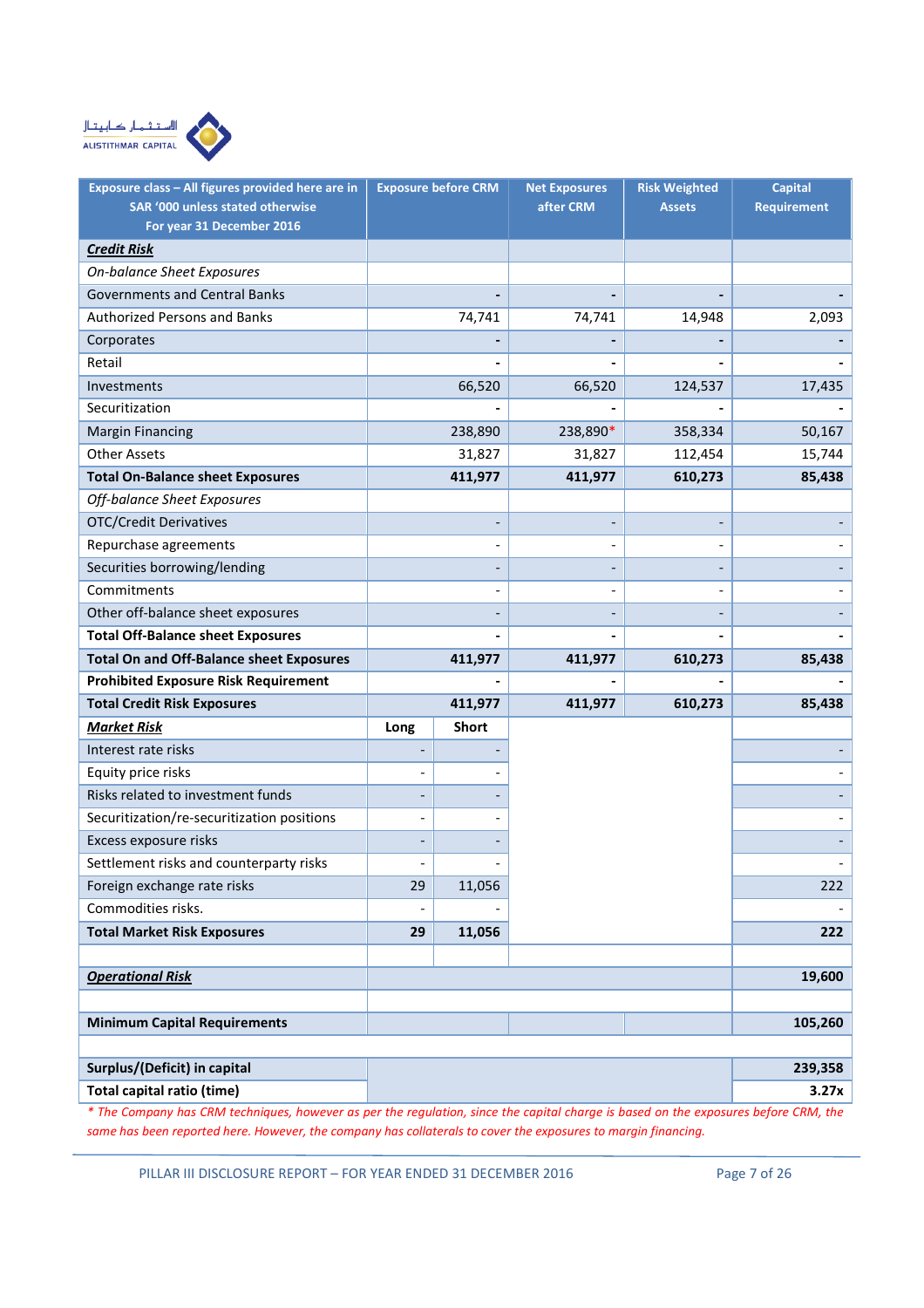

| Exposure class - All figures provided here are in<br>SAR '000 unless stated otherwise |        | <b>Exposure before CRM</b> | <b>Net Exposures</b><br>after CRM | <b>Risk Weighted</b><br><b>Assets</b> | <b>Capital</b><br><b>Requirement</b> |
|---------------------------------------------------------------------------------------|--------|----------------------------|-----------------------------------|---------------------------------------|--------------------------------------|
| For year 31 December 2015                                                             |        |                            |                                   |                                       |                                      |
| <b>Credit Risk</b>                                                                    |        |                            |                                   |                                       |                                      |
| On-balance Sheet Exposures                                                            |        |                            |                                   |                                       |                                      |
| <b>Governments and Central Banks</b>                                                  |        |                            |                                   |                                       |                                      |
| <b>Authorized Persons and Banks</b>                                                   |        | 1,275                      | 1,275                             | 255                                   | 36                                   |
| Corporates                                                                            |        |                            |                                   |                                       |                                      |
| Retail                                                                                |        |                            |                                   |                                       |                                      |
| Investments                                                                           |        | 143,152                    | 143,152                           | 236,555                               | 33,118                               |
| Securitization                                                                        |        |                            |                                   |                                       |                                      |
| <b>Margin Financing</b>                                                               |        | 497,338                    | 497,338*                          | 746,007                               | 104,441                              |
| <b>Other Assets</b>                                                                   |        | 32,555                     | 32,555                            | 136,379                               | 19,093                               |
| <b>Total On-Balance sheet Exposures</b>                                               |        | 674,320                    | 674,320                           | 1,119,196                             | 156,687                              |
| Off-balance Sheet Exposures                                                           |        |                            |                                   |                                       |                                      |
| <b>OTC/Credit Derivatives</b>                                                         |        |                            |                                   |                                       |                                      |
| Repurchase agreements                                                                 |        |                            |                                   |                                       |                                      |
| Securities borrowing/lending                                                          |        |                            |                                   |                                       |                                      |
| Commitments                                                                           |        | $\overline{\phantom{a}}$   |                                   |                                       |                                      |
| Other off-balance sheet exposures                                                     |        |                            |                                   |                                       |                                      |
| <b>Total Off-Balance sheet Exposures</b>                                              |        |                            |                                   |                                       |                                      |
| <b>Total On and Off-Balance sheet Exposures</b>                                       |        | 674,320                    | 674,320                           | 1,119,196                             | 156,687                              |
| <b>Prohibited Exposure Risk Requirement</b>                                           |        |                            |                                   |                                       |                                      |
| <b>Total Credit Risk Exposures</b>                                                    |        | 674,320                    | 674,320                           | 1,119,196                             | 156,687                              |
| <b>Market Risk</b>                                                                    | Long   | <b>Short</b>               |                                   |                                       |                                      |
| Interest rate risks                                                                   |        |                            |                                   |                                       |                                      |
| Equity price risks                                                                    |        |                            |                                   |                                       |                                      |
| Risks related to investment funds                                                     |        |                            |                                   |                                       |                                      |
| Securitization/re-securitization positions                                            |        |                            |                                   |                                       |                                      |
| Excess exposure risks                                                                 |        |                            |                                   |                                       |                                      |
| Settlement risks and counterparty risks                                               |        |                            |                                   |                                       |                                      |
| Foreign exchange rate risks                                                           | 20,509 | $\overline{2}$             |                                   |                                       | 410                                  |
| Commodities risks.                                                                    |        |                            |                                   |                                       |                                      |
| <b>Total Market Risk Exposures</b>                                                    | 20,509 | $\overline{\mathbf{2}}$    |                                   |                                       | 410                                  |
|                                                                                       |        |                            |                                   |                                       |                                      |
| <b>Operational Risk</b>                                                               |        |                            |                                   |                                       | 23,094                               |
|                                                                                       |        |                            |                                   |                                       |                                      |
| <b>Minimum Capital Requirements</b>                                                   |        |                            |                                   |                                       | 180,192                              |
|                                                                                       |        |                            |                                   |                                       |                                      |
| Surplus/(Deficit) in capital                                                          |        |                            |                                   |                                       | 160,074                              |
| Total capital ratio (time)                                                            |        |                            |                                   |                                       | 1.89x                                |

\* The Company has CRM techniques, however as per the regulation, since the capital charge is based on the exposures before CRM, the same has been reported here. However, the company has collaterals to cover the exposures to margin financing.

PILLAR III DISCLOSURE REPORT - FOR YEAR ENDED 31 DECEMBER 2016 Page 8 of 26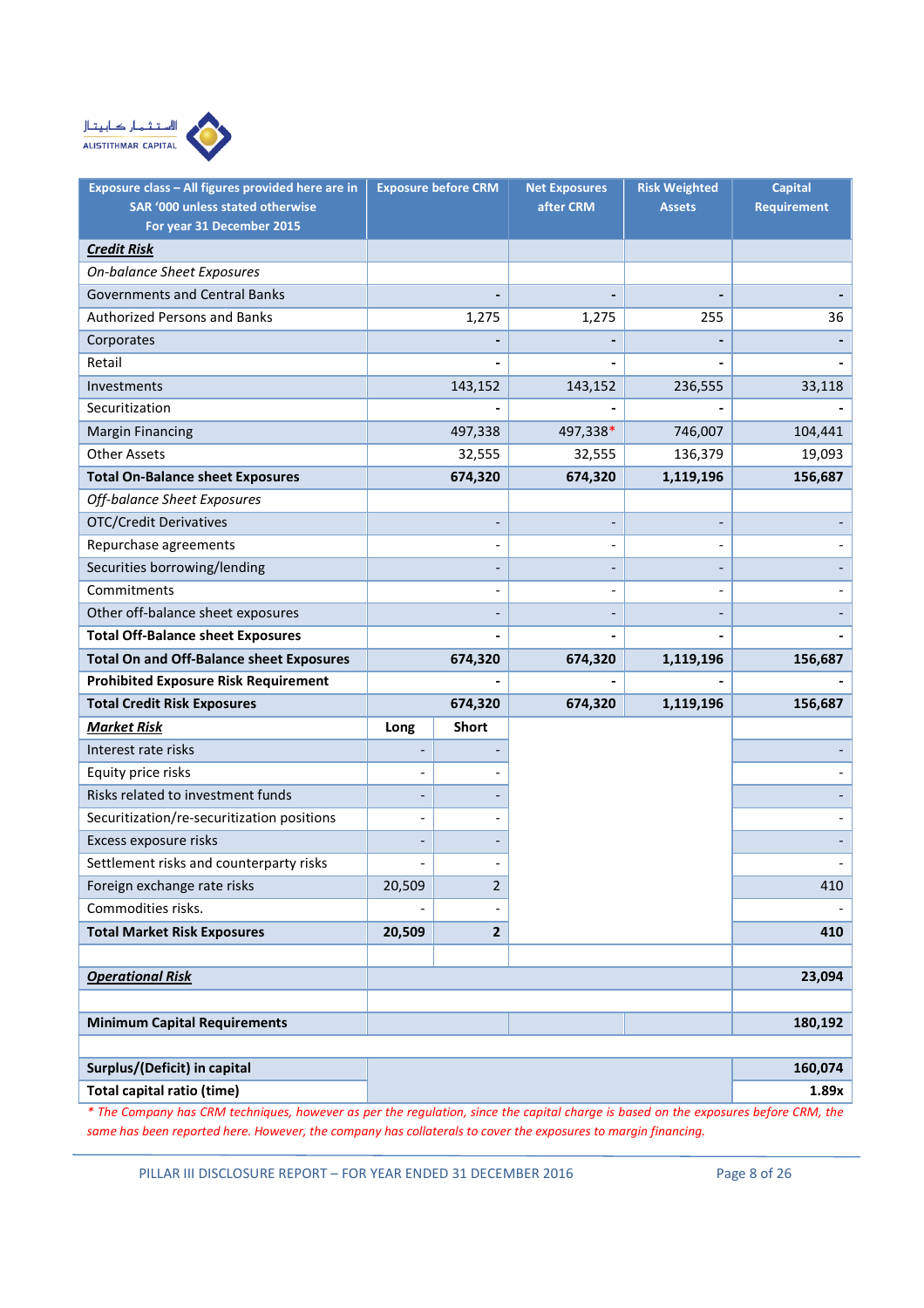

## 5. RISK MANAGEMENT

#### 5.1 GENERAL QUALITATIVE DISCLOSURE FOR RISKS

#### 5.1.1 CREDIT RISK

Credit risk is the risk of loss due to an obligor's non-payment of an outstanding debt, loan or other line of credit (either the principal or interest (coupon) or both). The principal sources of credit risk for the Company arise from two potential sources:

- 1. Margin facilities to corporate clients and retail customers both conventional and Islamic facilities
- 2. Proprietary Investments of the Company

With respect to the margin facilities provided by the Company, there is a detailed policy that covers the parameters that should be considered prior to the acceptance of a customer for the provision of margin facilities, rules of disbursement, different controls that need to be in place during the facility period, etc. There are stipulated minimum coverage ratios required for the disbursement of margin facilities depending on the market.

The Risk Management Department is engaged in frequent monitoring of the different limits and controls that are in place for the provision of such facilities. In addition to the minimum coverage ratios, there are controls in terms of maximum limit per customer, tenor limits, margin calls, and various other risk controls in order to minimize the credit risk arising from these facilities.

Margin lending decisions are based on credit scoring models and decision strategies, developed using internal data with behavioral scoring applied. The approval process is reviewed regularly by Board Credit Risk Committee with limit delegations from the Board. Within the company, emphasis is placed on the responsibility for making credit decisions and as such there is a series of delegated approval limits agreed by Board.

In terms of the proprietary investment portfolio, the Company invests only after performing enhanced due diligence on the investment and obtaining appropriate approvals from the Board of the Company through the Board Proprietary Investment Committee. The approval process is very organized and sufficient care is taken while taking those investments moreover they also conform to the Investment Policy guidelines that are approved by the Board.

The company also carries out regular stress tests on the above different aspects to effectively monitor, measure and manage the credit risk that the company is exposed to. The Risk management Manual and the credit policies are all annually reviewed by the Chief Risk Officer who reports independently to the Credit and Risk Committee which is a Board Committee. These are approved by the Board on an annual basis.

Credit risk consumes the largest proportion of the Company's minimum capital requirement. Within the established principles and parameters the company ensures that strict capital discipline is maintained through correct pricing and management of credit risks in relation to the regulatory and economic capital requirements.

Further information on credit risk capital is provided in section 5.2 – Credit Risk Disclosure.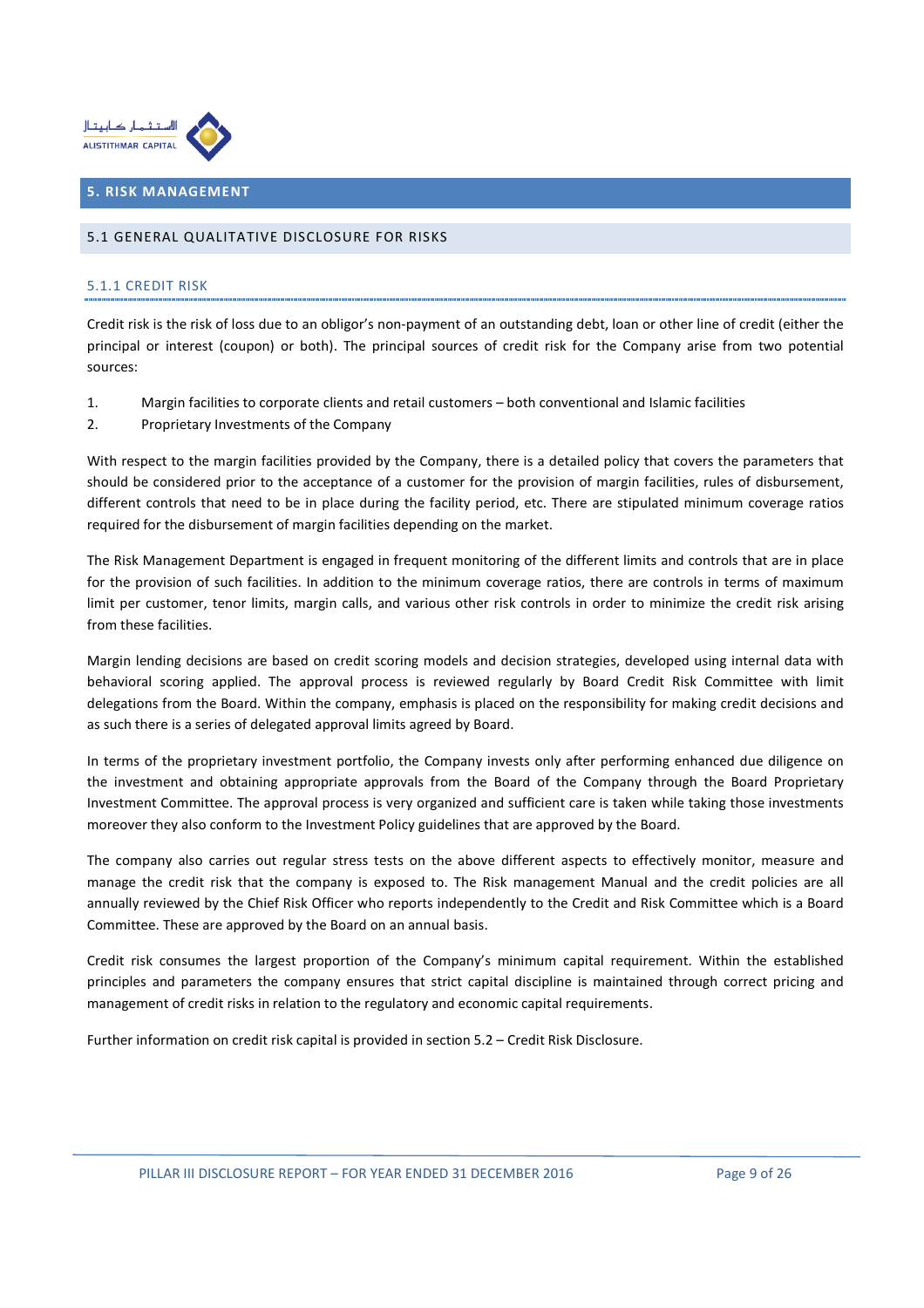

#### 5.1.2 MARKET RISK

This is the risk that the value of an investment will decrease due to movements in market factors. The market risk factors considered by the Company are equity risk, interest rate risk, foreign exchange risk, credit spread risk, underwriting risk, commodity risk and settlement risk. The Company has very little market risk given that it does not operate an active trading book. It invests its excess cash in carefully analyzed and selected investment after appropriate due diligence.

The Company does not having an active trading book, however it has established a detailed Investment policy guideline that it should follow which prescribes the trading limits, investment limits, exposure limits, etc. that shall be strictly followed in case of any positions that the Company takes in principal. The Company has a formalized procedure to be followed in case of taking any exposures to investments as Principal. One of the purposes of this procedure was to ensure that the capital adequacy requirements are taken into consideration well before the investment is made. This process is in addition to the formal approval process which requires all such investments taken in principal capacity to be approved by the Board Proprietary Investment Committee having representation of Board members in the Committee.

The monitoring and control of market risk is handled by the risk management function which is responsible for ensuring market risk exposures are measured in accordance with defined policies and reported daily against prescribed control limits.

As noticed in the minimum capital requirements, given the absence of an active trading book, the capital requirements for market risk is very minimal which is only arising from the foreign exchange risk.

Further information on market risk capital is provided in section 5.5 – Market Risk Disclosure.

## 5.1.3 OPERATIONAL RISK

Operational risk is defined as per Basel II regulations, as the risk of direct or indirect losses resulting from human factors, external events and inadequate or failed internal processes and systems. In general, there are four main causes that are identified in standard operational risk definitions. Operational risk events can occur when there are inadequacies or failures due to:

- People (human factors)
- **Processes**
- **Systems**
- External events

Even though the above is self-explanatory, the above explicitly means, the person doing the activity making an error, the process that supports the activity is flawed, the system that facilitated the activity is broken, or an external event occurs that disrupts the activity.

In order to manage the operational risks within the Company, it operates a 'three line of defense' model as indicated below:

• The first line of defense is business line management. It has the primary responsibility for the identification, management and mitigation of the risks associated with the products and processed of its business. It engages in regular testing and certification of the adequacy and effectiveness of controls and compliance with the company's policies and procedures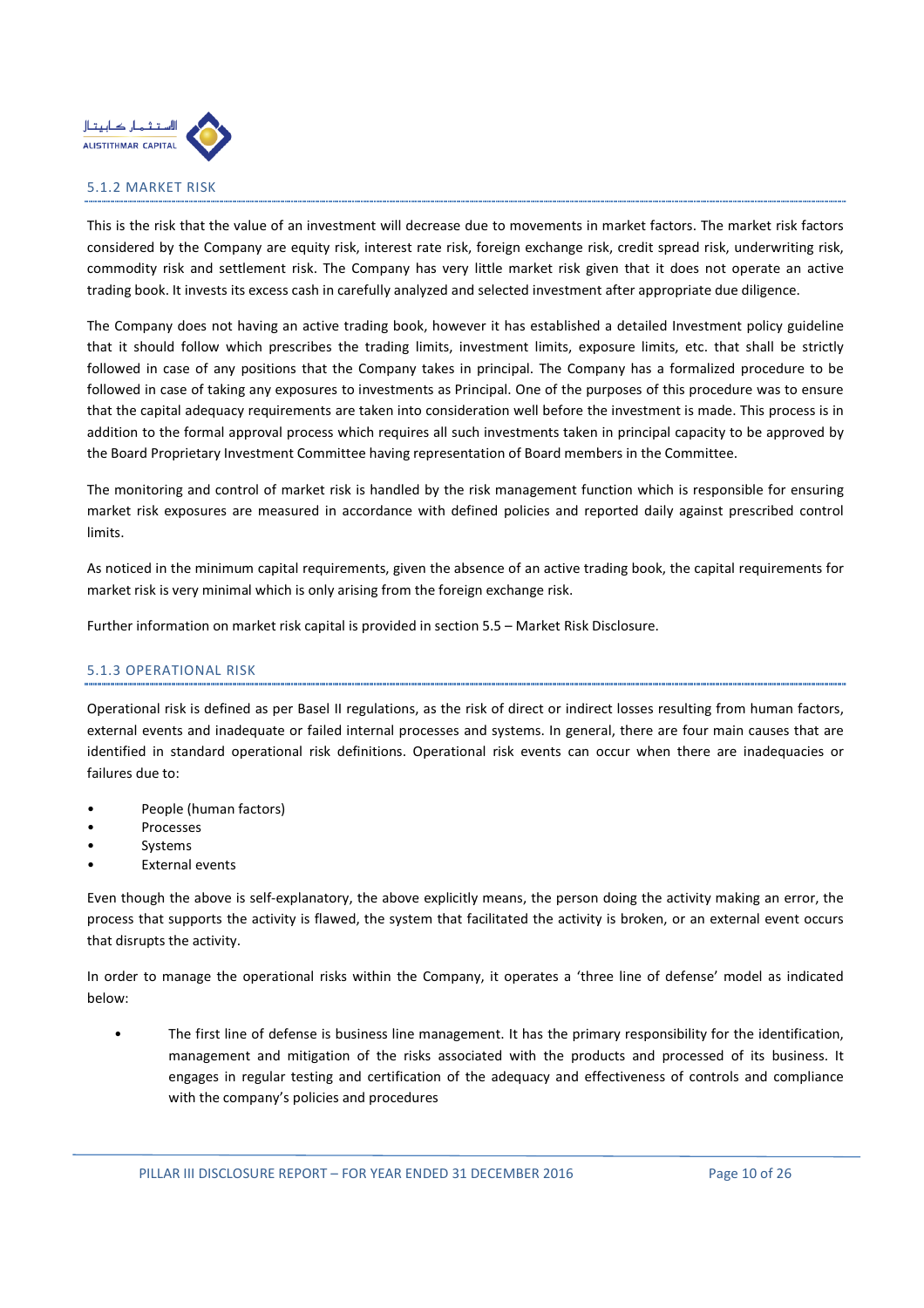

- The second line of defense is the company's Risk Management and Compliance Departments. These departments are responsible for identifying the potential sources of risks that can arise as a result of the differing business lines and support functions in the Company. The Risk Management department is also responsible for the preparation and maintenance of the detailed risk register which identified the potential sources of risk and the possible controls that have to be in place in order to mitigate the identified risks
- The third line of defense is Internal Audit. The Company's internal audit is responsible for assessing compliance with the risk register and for providing independent evaluation of the adequacy and effectiveness of the risk control framework. In addition, the Internal Audit department also takes a risk based audit approach by using the risk register as an input for conducting their audits

In addition, to the above framework, it has been the Company's practice to document detailed policies and procedures, for all business lines and functions within the Company, which shall detail the ways in which things should be carried out to achieve the objectives of the function with minimal errors. The Company's policies and procedures are regularly reviewed by the management and approved by the Board of Directors.

Further information on operational risk capital is provided in section 5.6 – Operational Risk Disclosure.

## 5.1.4 INTEREST RATE RISK

This is the risk that a movement in interest rates will impact the profitability of the Company. Interest rate risk arises principally from mismatches between the future yield on assets such as margin loans and their respective funding costs, as a result of changes in interest rates.

In order to manage interest rate risk, the pricing of margin loans are carefully performed taking into account the funding costs in order to minimize the mismatch in interest rate spreads. Risk monitoring is done on a periodic basis to assess this risk and to manage it effectively.

The Company does not engage in any hedging techniques to minimize interest rate risk.

There is no interest rate risk in the trading book as the Company does not hold a proprietary trading book.

## 5.1.5 FOREIGN EXCHANGE RISK

Currency or foreign exchange risk arises from an open position, either overbought (long) or oversold (short), in a foreign currency, creating exposure to a change in the relevant exchange rate.

The Company is not exposed to any Trading Book FX Risk as it does not hold a proprietary trading book.

However the company is exposed to Structural FX risk which arises from non-SAR denominated assets and liabilities in its normal course of business.

## 5.1.6 LIQUIDITY RISK

This is the risk of the Company not having available sufficient resources to enable it to meet its obligations as they fall due or can only secure such resources at excessive cost. The two aspects of liquidity are asset liquidity and funding liquidity.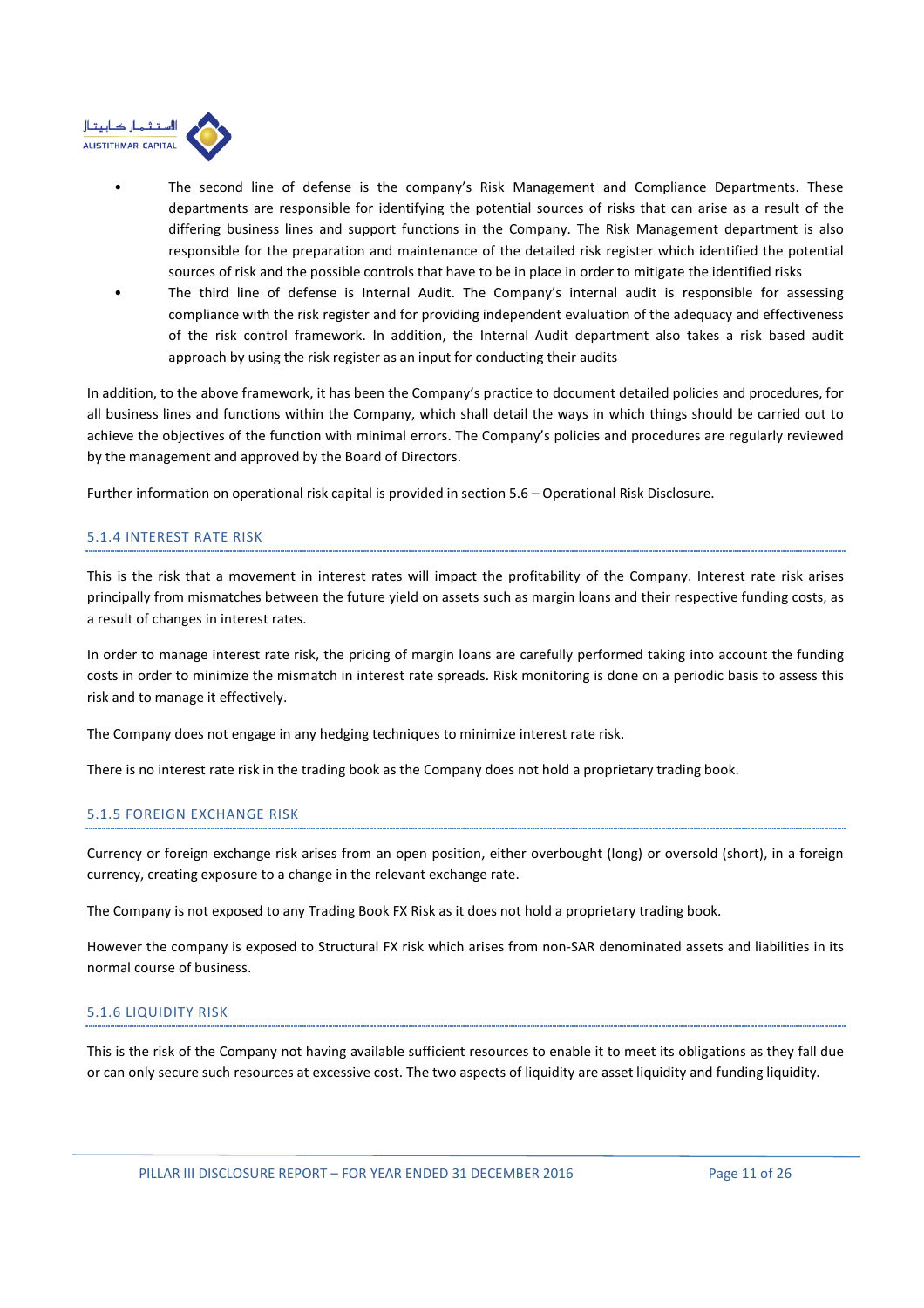

Funding liquidity risk arises when the necessary liquidity to fund obligations cannot be obtained at the expected terms and when required. Asset liquidity risk arises when the assets are not able to be disposed at its current market value without affecting liquidity of the asset.

When it comes to funding liquidity risk, the Company monitors the liquidity position of the company regularly to meet any commitments in a timely manner. The Company also carries out stress testing to assess the worst case scenario in terms of liquidity crisis with a view to assess the company's ability to maintain an adequate capital position in such a scenario.

The Company also closes monitors the availability of funding lines to meet the commitments.

The Company seeks to maintain a cushion of unencumbered, liquid investment that can be liquidated in times of meeting unexpected cash flows arising from the normal course of business.

## 5.1.7 CONCENTRATION RISK

Concentration risk is the possible losses that shall be incurred arising from heavily lopsided exposure to a particular group of counterparties. In terms of the Company, the possible concentration risks that can lead to a loss of capital are from any of the following sources:

- Concentration of its clients whose defaults will result in a direct loss of capital for the Company
- Concentration of its investment portfolio to a few asset classes or few counterparties or few instruments

It needs to be understood that concentration risk is not a stand-alone risk and is a part of the other risk elements such as credit or market risks. However apart from the above direct loss of capital, potential concentration among the Company's clients in terms of its customers shall mean that the income sources of the Company is concentrated and this indirectly could have an impact on the income of the Company – therefore this is also considered as a source of concentration risk.

All approved borrowing limits are subject to credit analysis and assessment as set out in the policies and procedures and there are concentration limits for the same along with the approval matrix. Exposures are monitored on a regular basis, and are overseen by CEO and the Board Credit and Risk Committee.

Prudent sanctioning of any new lending is a key mitigation. In terms of concentration of margin financing clients, as a control measure in order to mitigate and manage concentration risk, a maximum cap has been placed on the margin commitment that can be provided for any single client.

In terms of monitoring the concentration risk, regular reports are being generated by the Risk Management department to monitor the largest exposures and the concentration of these exposures along with their underlying collaterals in order to assess the capital at loss, if any, despite the required coverage requirements.

Moreover, as per the Prudential Rules issued by the CMA, there is a excess exposure limit that has been placed as 25% of the capital base beyond which all such exposures are considered as prohibited exposures. The large exposure reporting limit is 10% of the capital base which is regularly monitored on a monthly basis as part of the CAM submissions.

#### 5.1.8 BUSINESS/ECONOMIC RISK

Business risks implies uncertainty in profits or danger of loss and the events that could pose a risk due to some unforeseen events in future, which causes businesses to fail.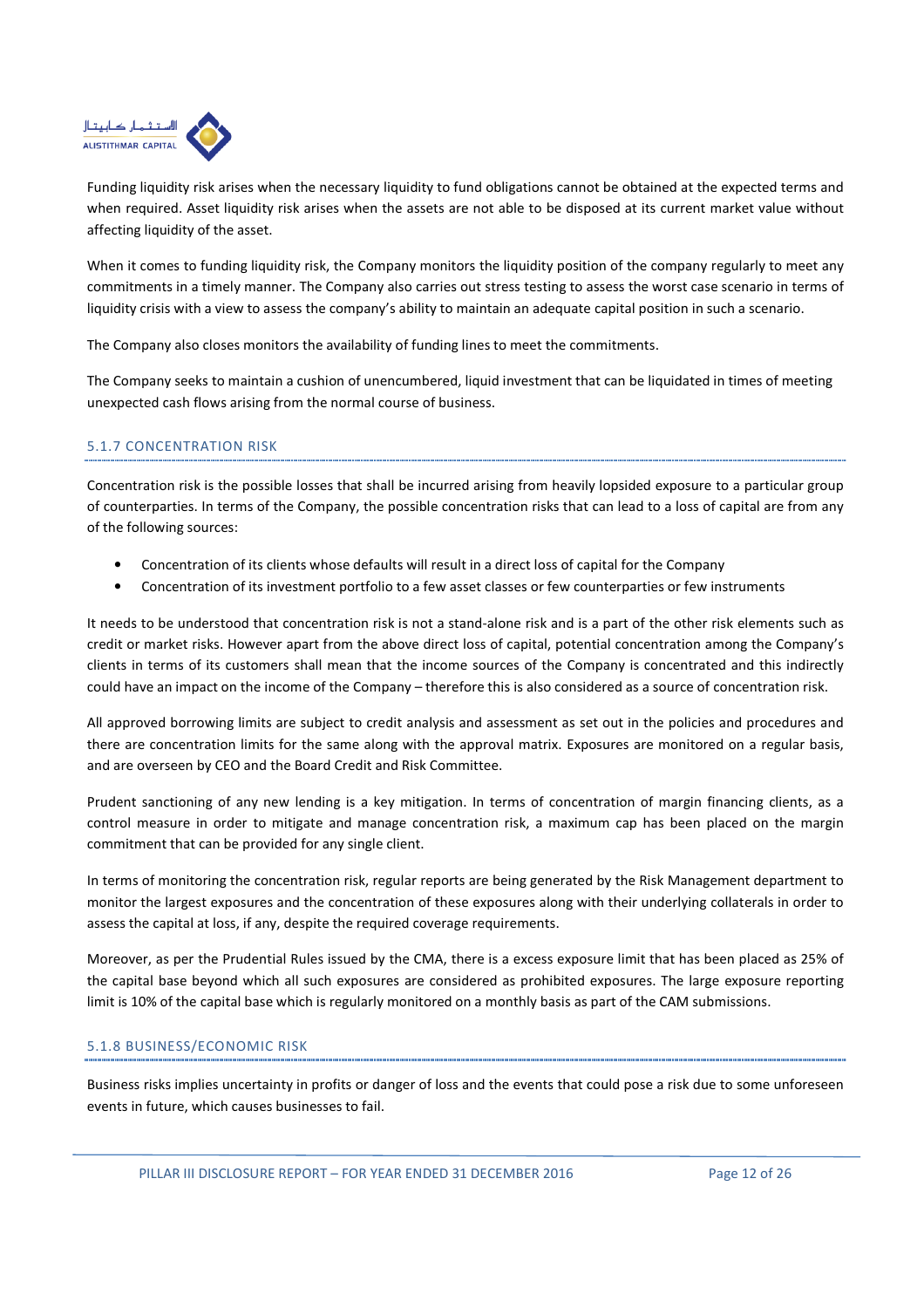

Business risk could arise either due to:

- Internal risks risks arising from events that may happen within the company; or
- External risks risks arising from events that happen out of the company

Economic risk is somewhat related to Business risk, as the former is a key External risk that is prone to happen which may impact the running of the company. Explicitly, economic risk can be described as the likelihood that the company will be affected by macroeconomic conditions such as government regulation, exchange rates, or political stability, most commonly in a foreign country.

The key potential business risks are identified as part of the budgeting and forecasting process. The outcome of this process forms the basis for sensitivity analysis of the net income, which is incorporated as part of the annual budget report presented to the Board of Directors for approval. Business risk is covered by the budgeted income. Moreover, the company usually does an ongoing review of its performance against the budget and in addition also takes into account the current market conditions and economic factors and incorporates this in order to revise the forecasted financial statements of the company in order to assess its position against where it was expected to be in the budgets.

In terms of economic risk, the risk management department does a regular stress testing which takes into account some distressed macro-economic conditions in order to assess the impact on the net income of the company.

With respect to managing the risk of key positions within the company, the company has a detailed succession plan for all of the key positions within the company so that there is no disruption in business activity or impact rising from such instances.

## 5.1.9 STRATEGIC RISK

The risk that the medium and long term profitability of the company could be adversely impacted by the failure to either identify and implement the correct strategy or not being able to meet its business objectives, targets or losing the support from its shareholders.

This is somewhat related to the business risk and economic risk elements identified above and are not significantly different from those risks and the factors relating to those. Competition risk could be one of the primary causes of strategic risk.

Competition risk is the risk of intense competition from the competitors. Keeping in view the business cycle of the investment management industry in the Kingdom, the risk of competitors and new entrants is phenomenal.

The strategy department on a regular basis and variations monitors the strategic risks, if any are reported to the Board to refine the Company's strategy in light of market developments.

The Company in an effort to have a clear direction had developed a medium term strategic plan ranging over the next 5 years, which identifies clearly the objectives of the company and how it intends to achieve them.

## 5.1.10 COMPLIANCE RISK

Compliance risk is the current and prospective risk of non-conformance with applicable, laws, rules and regulations set forth by the CMA and other governmental and supervising agencies within the Kingdom of Saudi Arabia, in addition to the best and common practices and ethical standards. These risks also arise in situations where the laws or rules governing the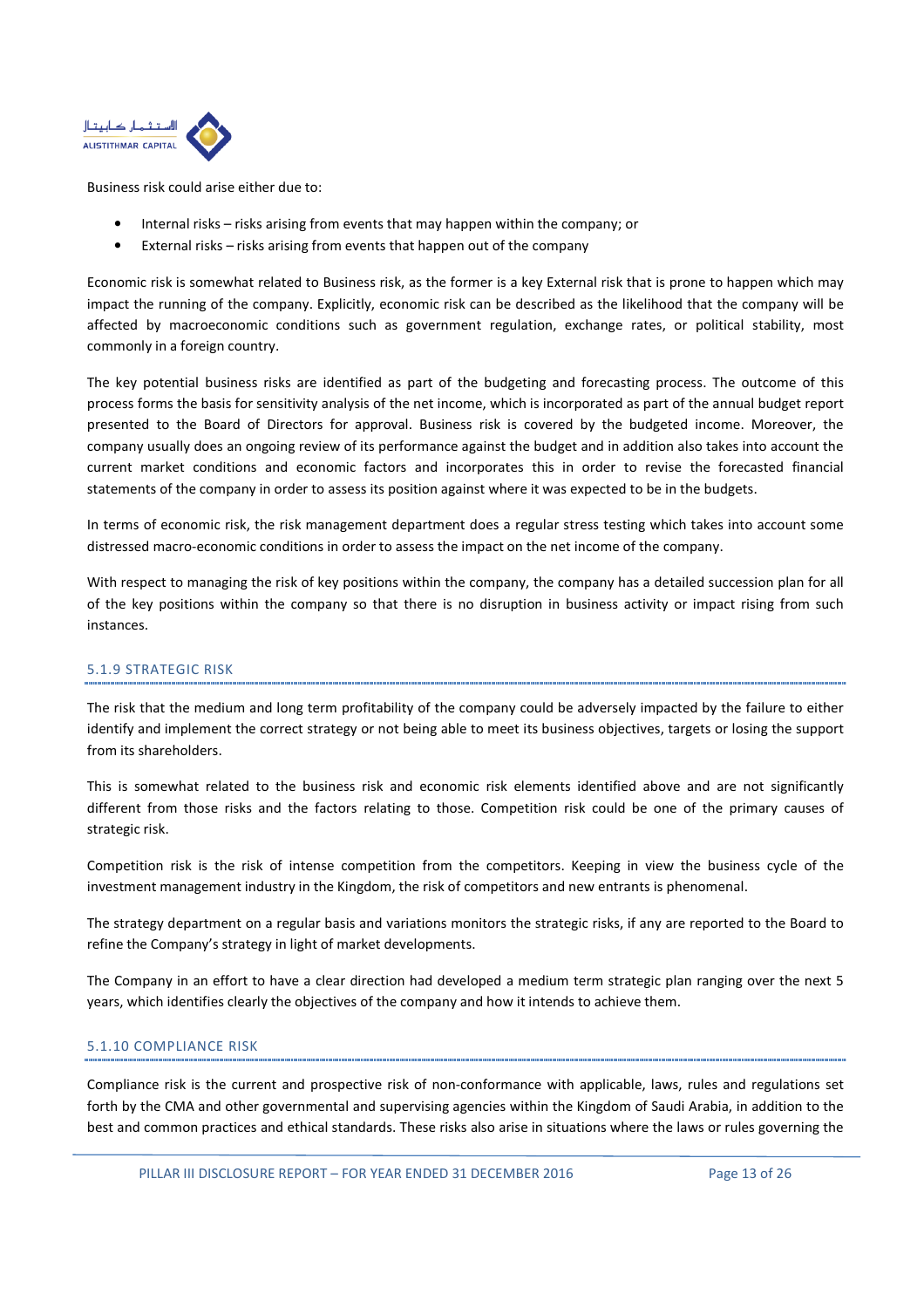

company's products or activities of its clients may be ambiguous or untested. These risks expose the institution to fines, civil money penalties, payment of damages, voiding of contracts and it might reach the cancelation of the investment licenses for major braches. Compliance risk can lead to diminished reputation, reduced franchise value, limited business opportunities, reduced expansion potential, and an inability to enforce contracts.

Compliance, Regulatory and Statutory risks are within the overall responsibilities of the Compliance Department. The Compliance Department is responsible for managing regulatory and compliance risks. The Company measures its vulnerability to loss (on an on-going basis) under potential litigations arising due to various reasons listed above.

The Compliance Committee reports to the Audit Committee, which is a Board committee with its key findings and observations on a regular basis. Moreover, the Compliance department also carries out a regular compliance monitoring program to identify the key compliance issues relating to different business and functional activities.

## 5.1.11 REPUTATION RISK

Reputation risks relate to risks that could damage reputation or standing of the company in the marketplace. Materialization of reputation risk could lead to perceptions of poor corporate governance and inability / lack of commitment in being able to provide valuable services to clients.

Possible sources of reputation risk have been identified as follows:

- Regulatory or legal compliance failure;
- Unethical practice by company employee;
- Failure to deliver minimum standards of service;
- Failure to achieve financial performance targets;
- Poor crisis management;
- Security breach;
- Failure to meet market expectations;
- Ineffective Business Continuity Plans; and
- Inadequate IT services

Reputational risk is not a stand-alone risk and is inherent and derived from any of the other risks that have been detailed above. As these are not stand alone risks, proper and efficient management of the underlying risks which are prone to result in these risks is critical to avoid reputation risk.

#### 5.2 CREDIT RISK DISCLOSURE – ADDITIONAL DISCLOSURES

#### 5.2.1 PAST DUE LOANS

A loan is considered past due if it is not repaid on the payment due date or maturity date.

#### 5.2.2 IMPAIRED LOANS

The Company regularly monitors the past due loans and the duration of such past due exposures. Based on its internal approved policies depending on how long the loan has been past due and the presence of financial collateral, the Company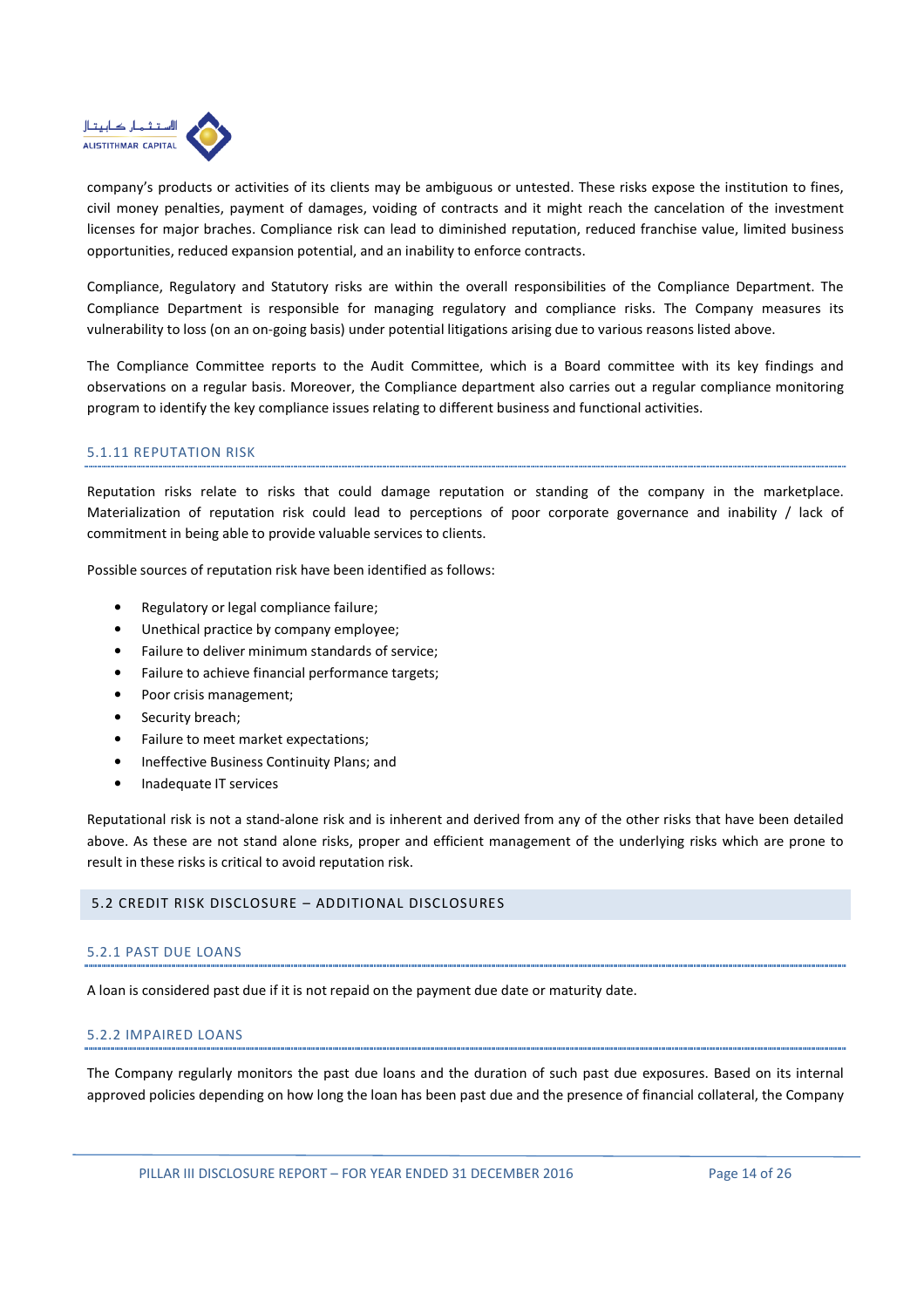

decides to write off the loan amount. However this shall be only done with the approval of the Board Credit and Risk Committee. There are no general provisions being created for the margin loan portfolio given the strong controls in place.

## 5.2.3 CREDIT RATING SCALES AND CREDIT RISK WEIGHTS

The Company for the purpose of assigning ratings uses the three globally recognized credit rating institutions namely:

- 1. Moody's Investors Service
- 2. Standard and Poor's Ratings Group
- 3. Fitch Group

Credit ratings of all exposures are individually determined from the above credit rating agencies and mapped to the exposures assigning a risk weight according to the Prudential Rules. The alignment of alphanumeric scales of each agency to risk buckets is as follows:

| Moody's        | <b>Standard &amp; Poor's</b> | Fitch               |
|----------------|------------------------------|---------------------|
| Aaa            | AAA                          | AAA                 |
| Aa1            | AA+                          | AA+                 |
| Aa2            | AA                           | AA                  |
| Aa3            | AA-                          | AA-                 |
| A1             | $A+$                         | A+                  |
| A2             | А                            | Α                   |
| A <sub>3</sub> | $A -$                        | А-                  |
| Baa1           | BBB+                         | BBB+                |
| Baa2           | <b>BBB</b>                   | BBB                 |
| Baa3           | BBB-                         | BBB-                |
| Ba1            | BB+                          | BB+                 |
| Ba2            | BB                           | BB                  |
| Ba3            | BB-                          | BB-                 |
| <b>B1</b>      | $B+$                         | B+                  |
| <b>B2</b>      | B                            | B                   |
| B <sub>3</sub> | <b>B-</b>                    | $\mathsf B\text{-}$ |
| Caa1           | $CCC+$                       | $CCC+$              |
| Caa2           | ccc                          | CCC                 |
| Caa3           | CCC-                         | CCC-                |
| Ca             | CC                           | CC                  |
| C              | С                            | C                   |
| <b>NR</b>      | D                            | D                   |
|                | ΝR                           | <b>NR</b>           |

In case of differing ratings by the different rating agencies, as the prudent basis, the minimum of the three available ratings are taken to account for the risks.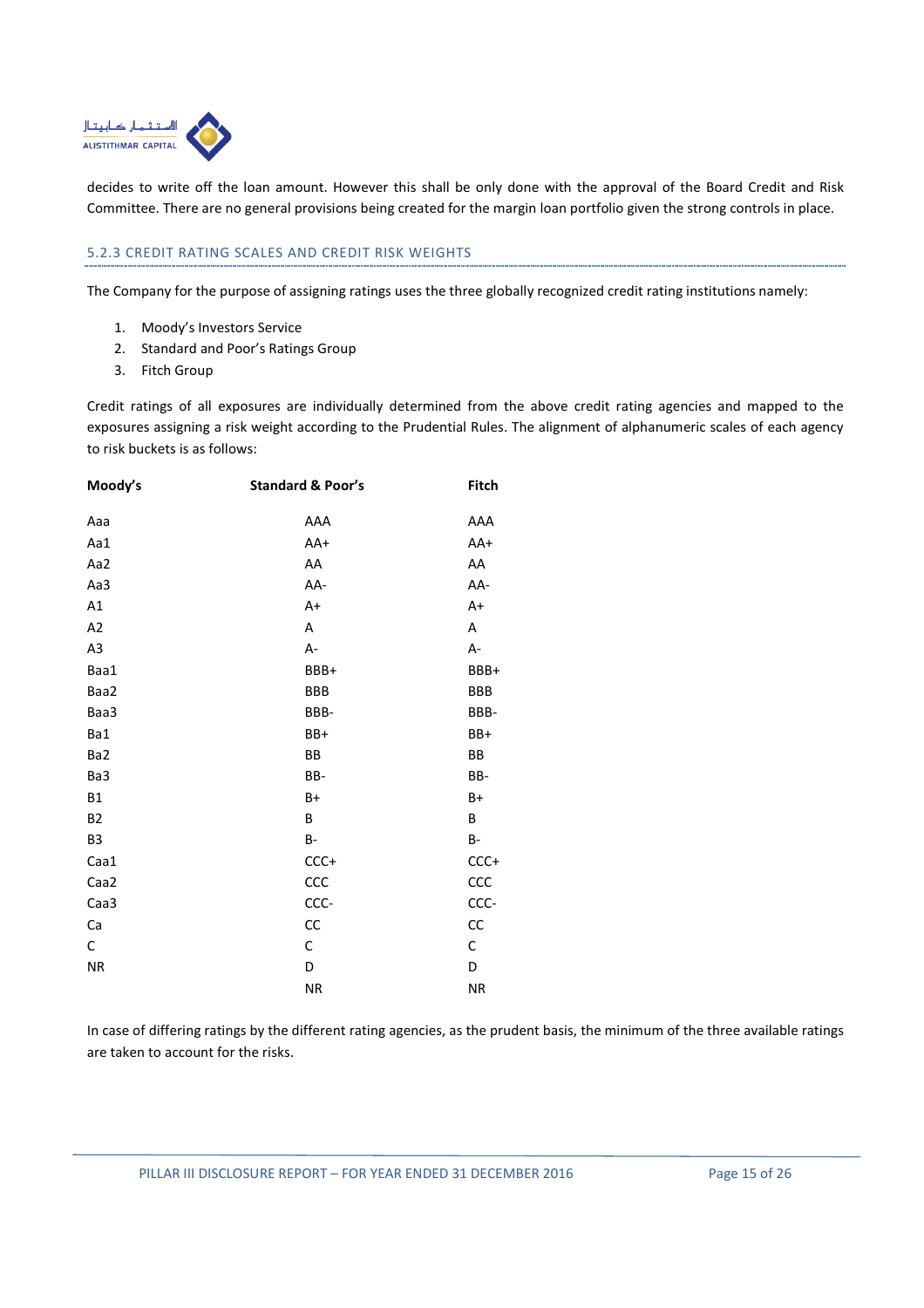

The following are the mappings between the credit rating from each credit rating agency and the credit quality steps with respect to non-trading activities. This is in compliance with the Prudential Rules issued by the CMA.

| <b>Credit Quality Step</b><br>for long term<br>ratings | <b>S&amp;P</b> | <b>Fitch</b>   | Moody's                          |
|--------------------------------------------------------|----------------|----------------|----------------------------------|
| 1                                                      | AAA to AA-     | AAA to AA-     | Aaa to Aa3                       |
| $\overline{2}$                                         | $A+$ to $A-$   | $A+$ to $A-$   | A1 to $A3$                       |
| 3                                                      | BBB+ to BBB-   | BBB+ to BBB-   | Baa1 to Baa3                     |
| 4                                                      | BB+ to BB-     | $BB+$ to $BB-$ | Ba1 to Ba3                       |
| 5                                                      | $B+$ to $B-$   | $B+$ to $B-$   | B <sub>1</sub> to B <sub>3</sub> |
| 6                                                      | CCC+ and below | CCC+ and below | Caa1 and below                   |
| 7                                                      | Non rated      | Non rated      | Non rated                        |

| <b>Credit Quality Step</b><br>for short term<br>ratings | <b>S&amp;P</b> | <b>Fitch</b>   | Moody's   |  |  |
|---------------------------------------------------------|----------------|----------------|-----------|--|--|
| 1                                                       | $A-1+$ , $A-1$ | $F1+, F1$      | $P-1$     |  |  |
| $\mathfrak{p}$                                          | $A-2$          | F <sub>2</sub> | $P-2$     |  |  |
| 3                                                       | $A-3$          | F <sub>3</sub> | $P-3$     |  |  |
| 4                                                       | Below A-3      | Below F3       | Not Prime |  |  |
| 5                                                       | Non rated      | Non rated      | Non rated |  |  |

The risk weights for the different exposure types are as follows:

| <b>Credit Quality Step</b>                                                                                                | 1   | $\overline{2}$ | $\overline{3}$ | 4    | 5    | 6    |      |
|---------------------------------------------------------------------------------------------------------------------------|-----|----------------|----------------|------|------|------|------|
| Exposure to government or central<br>banks                                                                                | 0%  | 20%            | 50%            | 100% | 100% | 150% | 150% |
| Exposure to authorized persons and<br>banks                                                                               | 20% | 50%            | 100%           | 100% | 100% | 150% | 150% |
| Exposures to authorized persons,<br>banks and foreign equivalents with<br>an original maturity of three months<br>or less | 20% | 20%            | 20%            | 50%  | 50%  | 150% | 150% |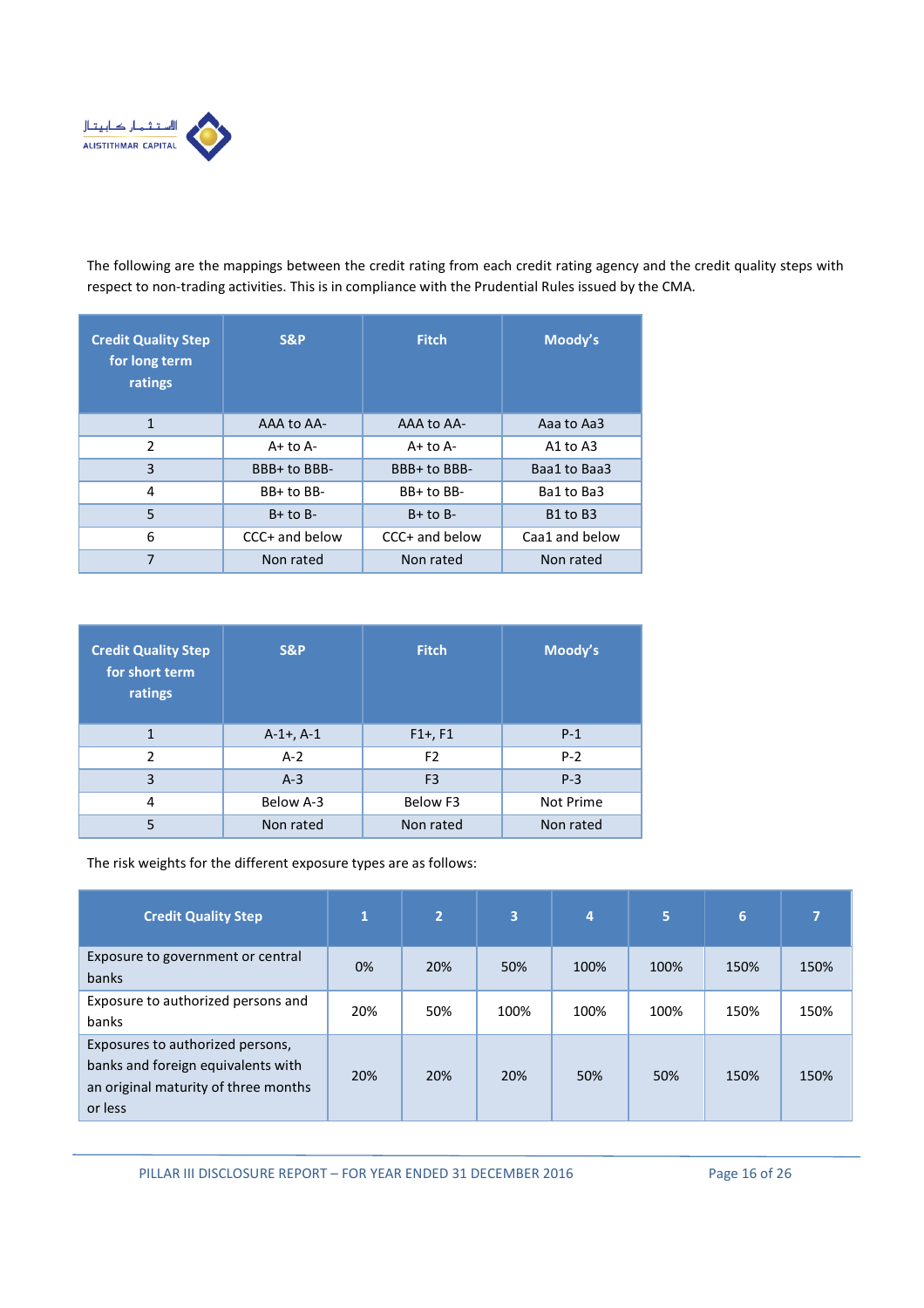

| Exposure to corporates                 | 20% | 50% | 100% | 200% | 400% | 714% | 714% |
|----------------------------------------|-----|-----|------|------|------|------|------|
| Exposure to securitization positions   | 20% | 50% | 100% | 350% | 714% | 714% | 714% |
| Exposure to re-securitization position | 20% | 50% | 100% | 350% | 714% | 714% | 714% |
| Exposure to investment funds           | 20% | 50% | 100% | 100% | 150% | 150% | 150% |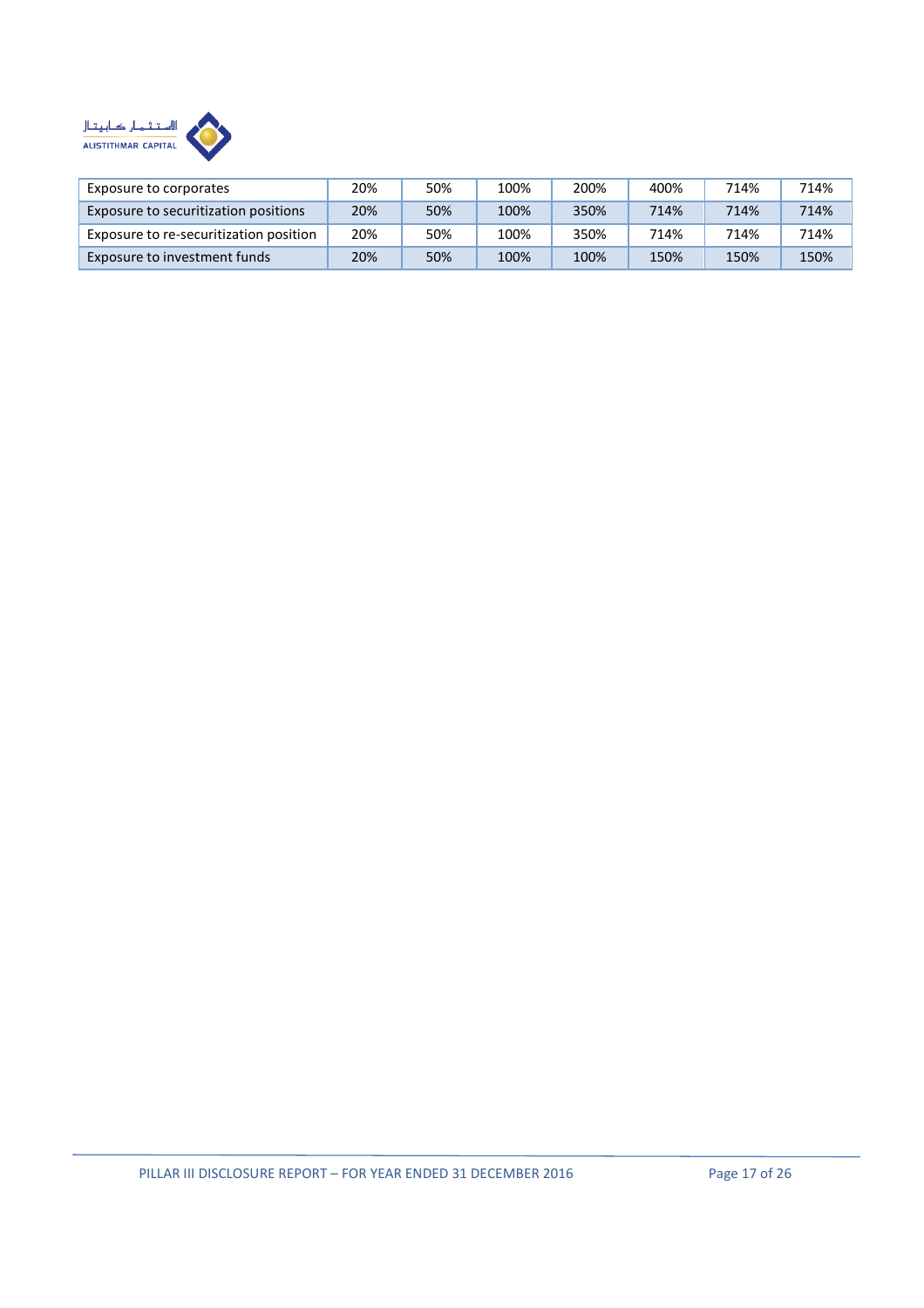|                                          | Exposures after netting and credit risk mitigation - as of Dec 31, 2016 |                                      |                                   |                          |                          |                          |                          |                          |                          |                          |                                         |                                                                |                                                |
|------------------------------------------|-------------------------------------------------------------------------|--------------------------------------|-----------------------------------|--------------------------|--------------------------|--------------------------|--------------------------|--------------------------|--------------------------|--------------------------|-----------------------------------------|----------------------------------------------------------------|------------------------------------------------|
| Risk<br>Weight                           | Govt and<br>Central<br>banks                                            | Administrati<br>ve bodies<br>and NGO | Authorized<br>person and<br>banks | Margin<br>Financing      | Corporates               | Retail                   | Past due<br>items        | Investments              | Securitization           | Other<br>assets          | Off balance<br>sheet<br>commitmen<br>ts | <b>Total</b><br>Exposure<br>after<br>netting and<br><b>CRM</b> | <b>Total Risk</b><br>Weighted<br><b>Assets</b> |
| 0%                                       | $\overline{\phantom{a}}$                                                | $\overline{\phantom{a}}$             | $\overline{\phantom{a}}$          | $\overline{\phantom{a}}$ | $\overline{\phantom{a}}$ | $\overline{\phantom{a}}$ | $\sim$                   | $\overline{\phantom{a}}$ | $\sim$                   | 10                       | $\sim$                                  | 10                                                             | 0                                              |
| 20%                                      | $\overline{\phantom{a}}$                                                | $\overline{\phantom{a}}$             | 74,741                            | $\overline{\phantom{a}}$ | $\overline{\phantom{a}}$ | $\overline{\phantom{a}}$ | $\overline{\phantom{a}}$ | $\overline{\phantom{a}}$ | $\overline{\phantom{a}}$ | $\overline{\phantom{a}}$ | $\sim$                                  | 74,741                                                         | 14,948                                         |
| 50%                                      | $\sim$                                                                  | $\overline{\phantom{a}}$             | $\overline{\phantom{a}}$          | $\overline{\phantom{a}}$ | ٠                        | $\overline{\phantom{a}}$ | $\overline{\phantom{a}}$ | $\overline{\phantom{a}}$ | ٠                        | $\overline{\phantom{a}}$ | $\sim$                                  | ٠                                                              |                                                |
| 100%                                     | $\overline{\phantom{a}}$                                                | $\overline{\phantom{a}}$             | $\overline{\phantom{a}}$          | $\overline{\phantom{a}}$ | $\overline{\phantom{a}}$ | $\overline{\phantom{a}}$ | $\overline{\phantom{a}}$ | $\overline{\phantom{a}}$ | $\overline{\phantom{a}}$ | $\overline{\phantom{a}}$ | $\overline{\phantom{a}}$                | $\overline{\phantom{a}}$                                       | $\overline{\phantom{a}}$                       |
| 150%                                     | $\sim$                                                                  | $\overline{\phantom{a}}$             | $\blacksquare$                    | 238,890                  | $\sim$                   | $\sim$                   | $\overline{\phantom{a}}$ | 50,017                   | $\overline{\phantom{a}}$ | $\overline{\phantom{a}}$ | $\sim$                                  | 288,906                                                        | 433,359                                        |
| 200%                                     | $\overline{\phantom{a}}$                                                | $\overline{\phantom{a}}$             | $\overline{\phantom{a}}$          | $\overline{\phantom{a}}$ | $\overline{\phantom{a}}$ | $\overline{\phantom{a}}$ | $\overline{\phantom{a}}$ | $\overline{\phantom{a}}$ | $\overline{\phantom{a}}$ | $\overline{\phantom{a}}$ | $\overline{\phantom{a}}$                | $\overline{\phantom{a}}$                                       | $\overline{\phantom{a}}$                       |
| 300%                                     | $\sim$                                                                  | $\sim$                               | $\sim$                            | ÷.                       | $\overline{\phantom{a}}$ | $\overline{\phantom{a}}$ | $\overline{\phantom{a}}$ | 16,502                   | $\overline{\phantom{a}}$ | 27,710                   | $\overline{\phantom{a}}$                | 44,212                                                         | 132,636                                        |
| 400%                                     | ٠                                                                       | $\overline{\phantom{a}}$             | ٠                                 | $\overline{\phantom{a}}$ | $\overline{\phantom{a}}$ | $\overline{\phantom{a}}$ | $\overline{a}$           | $\overline{a}$           | $\overline{\phantom{a}}$ | ٠                        | $\sim$                                  | ٠                                                              | $\overline{\phantom{a}}$                       |
| 500%                                     | ٠                                                                       | $\sim$                               | $\sim$                            | $\overline{\phantom{a}}$ | ٠                        | $\sim$                   | $\overline{\phantom{a}}$ | $\mathbf{1}$             | $\overline{\phantom{a}}$ | ٠                        | $\overline{\phantom{a}}$                | $\mathbf{1}$                                                   | 5                                              |
| 714%                                     |                                                                         | $\overline{\phantom{a}}$             | ٠                                 | $\overline{\phantom{a}}$ | $\overline{\phantom{a}}$ | $\overline{\phantom{a}}$ | $\overline{\phantom{a}}$ | $\overline{\phantom{a}}$ | $\overline{\phantom{a}}$ | 4,107                    | $\overline{\phantom{a}}$                | 4,107                                                          | 29,324                                         |
| Avg<br><b>Risk</b><br>Weight             | $\overline{\phantom{a}}$                                                | $\overline{\phantom{a}}$             | 20.00%                            | 150.00%                  | $\overline{\phantom{a}}$ | $\overline{\phantom{a}}$ | $\overline{\phantom{a}}$ | 187.22%                  | $\sim$                   | 353.33%                  | $\sim$                                  | N/A                                                            | N/A                                            |
| <b>Deduct</b><br>from<br>capital<br>base | $\overline{\phantom{a}}$                                                | $\overline{\phantom{a}}$             | $\overline{\phantom{a}}$          | $\overline{\phantom{a}}$ | $\overline{\phantom{a}}$ | $\overline{\phantom{a}}$ | $\overline{\phantom{a}}$ | $\overline{\phantom{a}}$ | $\overline{\phantom{a}}$ | ٠                        |                                         | $\overline{\phantom{a}}$                                       |                                                |

#### 5.2.4 CREDIT RISK QUANTITATIVE DISCLOSURES – RISK WEIGHT AND EXPOSURES

All of the above figures are in SAR '000

The average risk weights have been calculated based on the weighted average weights for the different exposure types under the respective category

\* The Company has CRM techniques, however as per the regulation, since the capital charge is based on the exposures before CRM, the same has been reported here. However, the company has collaterals to cover the exposures to margin financing.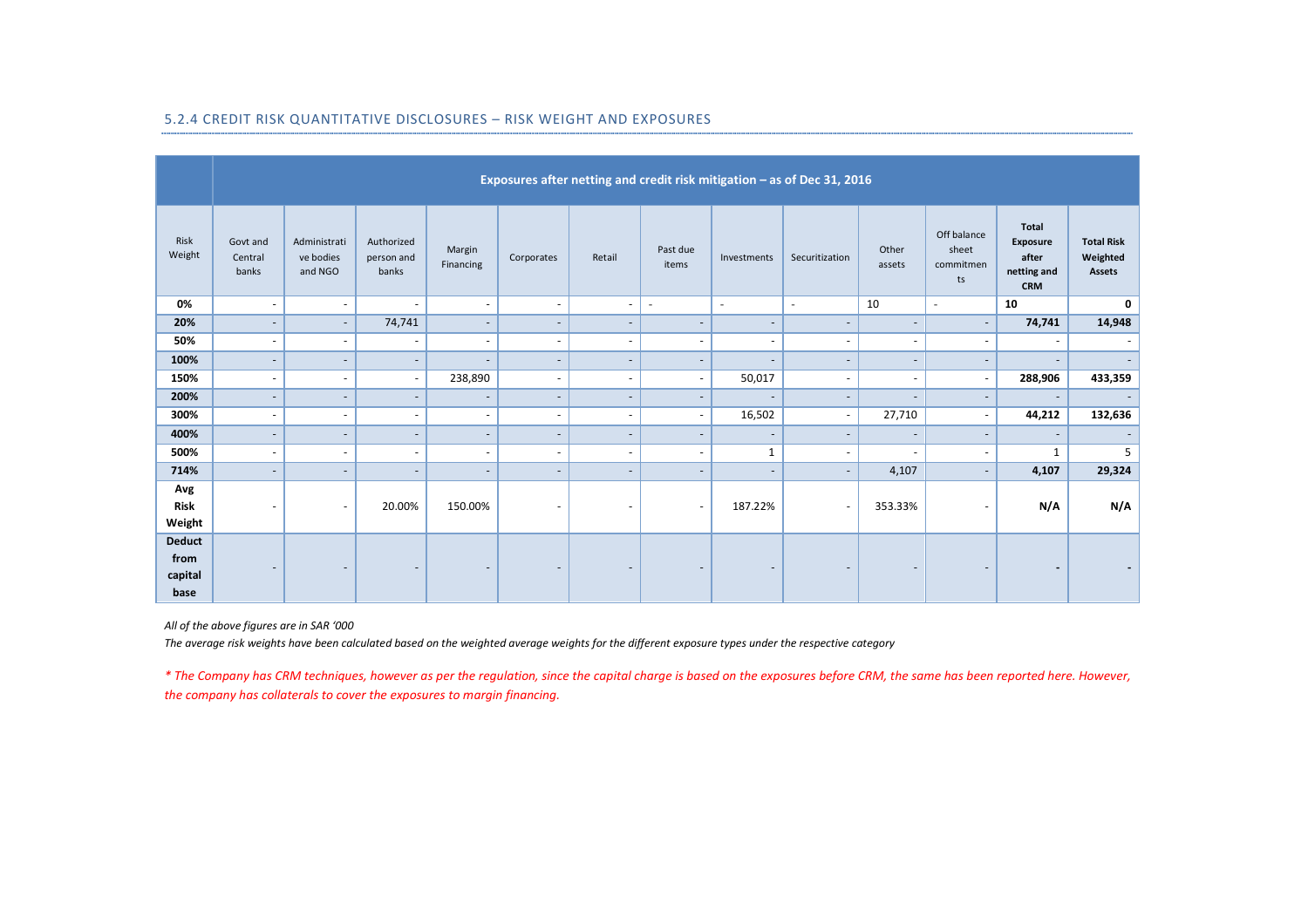## 5.2.5 CREDIT RISK QUANTITATIVE DISCLOSURES –IMPAIRMENTS AND PAST DUE EXPOSURES

#### Not applicable

There have been no past due exposures as of December 31, 2016. With respect to impairments please refer to section 5.2.2. There have been no impaired assets as of December 31, 2016.

## 5.2.6 CREDIT RISK QUANTITATIVE DISCLOSURES –GEOGRAPHICAL EXPOSURES

| All figures are in SAR '000  | <b>Kingdom of</b><br>Saudi Arabia |
|------------------------------|-----------------------------------|
| On balance sheet exposures   |                                   |
| Authorized persons and banks | 74,741                            |
| Investments                  | 66,520                            |
| <b>Margin Financing</b>      | 238,890                           |
| Other assets                 | 31,827                            |
| Off balance sheet exposures  |                                   |

## 5.2.7 CREDIT RISK QUANTITATIVE DISCLOSURES –RESIDUAL CONTRACTUAL MATURITY OF CREDIT EXPOSURES

| All figures are in SAR '000  | Less than 3<br>months | 3 months to 1<br>year | 1 year to 5<br>years | More than 5<br>years | <b>No fixed</b><br>maturity |
|------------------------------|-----------------------|-----------------------|----------------------|----------------------|-----------------------------|
| On balance sheet exposures   |                       |                       |                      |                      |                             |
| Authorized persons and banks |                       |                       |                      |                      | 74,741                      |
| Investments                  |                       |                       | 16,502               |                      | 50,018                      |
| <b>Margin Financing</b>      | 2,837                 | 83,347                | -                    |                      | 152,705                     |
| Other assets                 | 16,530                | 4,407                 |                      | 10,880               | 10 <sup>1</sup>             |
| Off balance sheet exposures  |                       | -                     | -                    |                      |                             |

## 5.2.8 CREDIT RISK QUANTITATIVE DISCLOSURES –RECONCILIATION REPORT FOR PROVISIONS AND IMPAIRMENTS

#### Not applicable

There have been no past due exposures as of December 31, 2016. With respect to impairments please refer to section 5.2.2. There have been no impaired assets as of December 31, 2016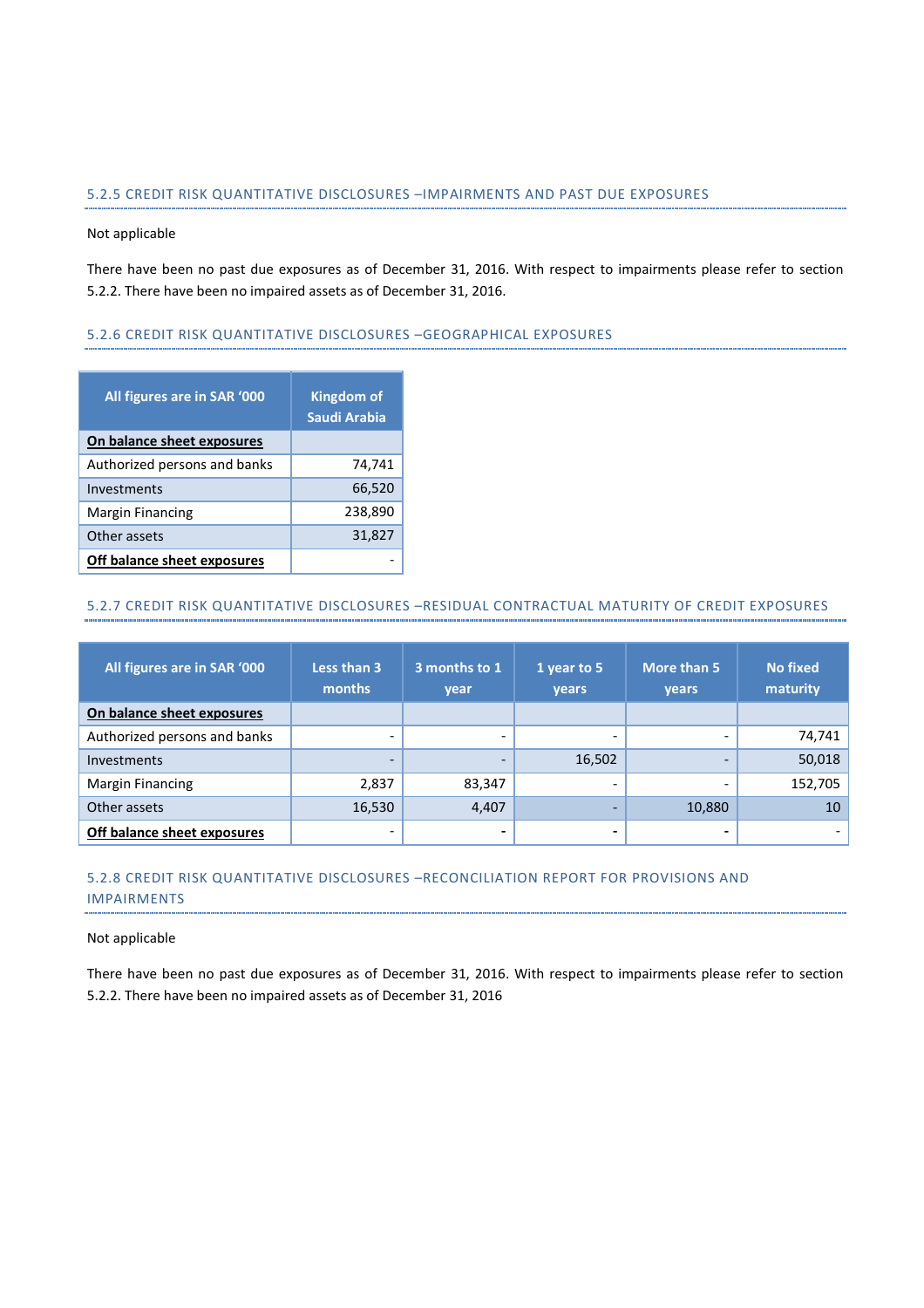

## 5.2.9 CREDIT RISK QUANTITATIVE DISCLOSURES –CREDIT RISK'S RATED EXPOSURE

## Long Term Ratings of Counterparties

|                         | Credit step<br>1         | Credit step<br>$\overline{2}$ | Credit step<br>3             | Credit step<br>4             | Credit step<br>5         | Credit step<br>6             | Credit step<br>7(N/R) |
|-------------------------|--------------------------|-------------------------------|------------------------------|------------------------------|--------------------------|------------------------------|-----------------------|
| On and Off balance      |                          |                               |                              |                              |                          |                              |                       |
| sheet exposures         |                          |                               |                              |                              |                          |                              |                       |
| Government and          | $\overline{a}$           | $\overline{\phantom{a}}$      | $\qquad \qquad \blacksquare$ |                              | $\overline{\phantom{a}}$ |                              |                       |
| Central Banks           |                          |                               |                              |                              |                          |                              |                       |
| Authorized Persons and  | ٠                        | $\qquad \qquad$               | 74,741                       | $\qquad \qquad \blacksquare$ | $\overline{\phantom{0}}$ |                              |                       |
| <b>Banks</b>            |                          |                               |                              |                              |                          |                              |                       |
| Corporates              | $\overline{\phantom{a}}$ | $\overline{\phantom{0}}$      | $\overline{\phantom{0}}$     | $\overline{\phantom{a}}$     | $\overline{\phantom{0}}$ | $\overline{\phantom{0}}$     |                       |
| Retail                  | $\overline{\phantom{0}}$ | $\overline{a}$                | $\overline{\phantom{0}}$     | $\overline{\phantom{a}}$     |                          |                              |                       |
| Investments             | $\overline{\phantom{a}}$ | $\overline{\phantom{a}}$      | $\overline{\phantom{0}}$     | $\overline{\phantom{a}}$     | $\overline{\phantom{0}}$ | $\overline{\phantom{0}}$     | 66,520                |
| Securitization          | $\overline{\phantom{0}}$ |                               | -                            | $\overline{\phantom{a}}$     |                          |                              |                       |
| <b>Margin Financing</b> | $\qquad \qquad$          | $\qquad \qquad \blacksquare$  | $\overline{\phantom{0}}$     | $\overline{\phantom{a}}$     |                          |                              | 238,890               |
| <b>Other Assets</b>     | $\overline{\phantom{a}}$ | $\overline{\phantom{0}}$      |                              | $\overline{\phantom{a}}$     |                          |                              | 31,827                |
| Off-balance sheet       | $\overline{\phantom{0}}$ |                               |                              | $\overline{\phantom{a}}$     | $\overline{\phantom{0}}$ |                              |                       |
| <b>Total</b>            | $\overline{\phantom{0}}$ | $\blacksquare$                | 74,741                       | $\blacksquare$               |                          | $\qquad \qquad \blacksquare$ | 337,237               |

## Short Term Ratings of Counterparties

|                         | Credit step<br>1 | Credit step<br>$\overline{2}$ | Credit step<br>3         | Credit step<br>$\overline{4}$ | Credit step<br>5(N/R) |
|-------------------------|------------------|-------------------------------|--------------------------|-------------------------------|-----------------------|
| On and Off balance      |                  |                               |                          |                               |                       |
| sheet exposures         |                  |                               |                          |                               |                       |
| Government and          |                  |                               |                          |                               |                       |
| <b>Central Banks</b>    |                  |                               |                          |                               |                       |
| Authorized Persons and  |                  | 74,741                        |                          |                               |                       |
| <b>Banks</b>            |                  |                               |                          |                               |                       |
| Corporates              |                  |                               |                          | $\overline{\phantom{a}}$      |                       |
| Retail                  |                  |                               |                          |                               |                       |
| Investments             | -                |                               |                          | $\qquad \qquad \blacksquare$  | 66,520                |
| Securitization          |                  |                               |                          |                               |                       |
| <b>Margin Financing</b> |                  |                               |                          |                               | 238,890               |
| <b>Other Assets</b>     |                  |                               |                          |                               | 31,827                |
| Off-balance sheet       |                  |                               | $\overline{\phantom{a}}$ | $\overline{\phantom{a}}$      |                       |
| <b>Total</b>            |                  | 74,741                        |                          |                               | 337,237               |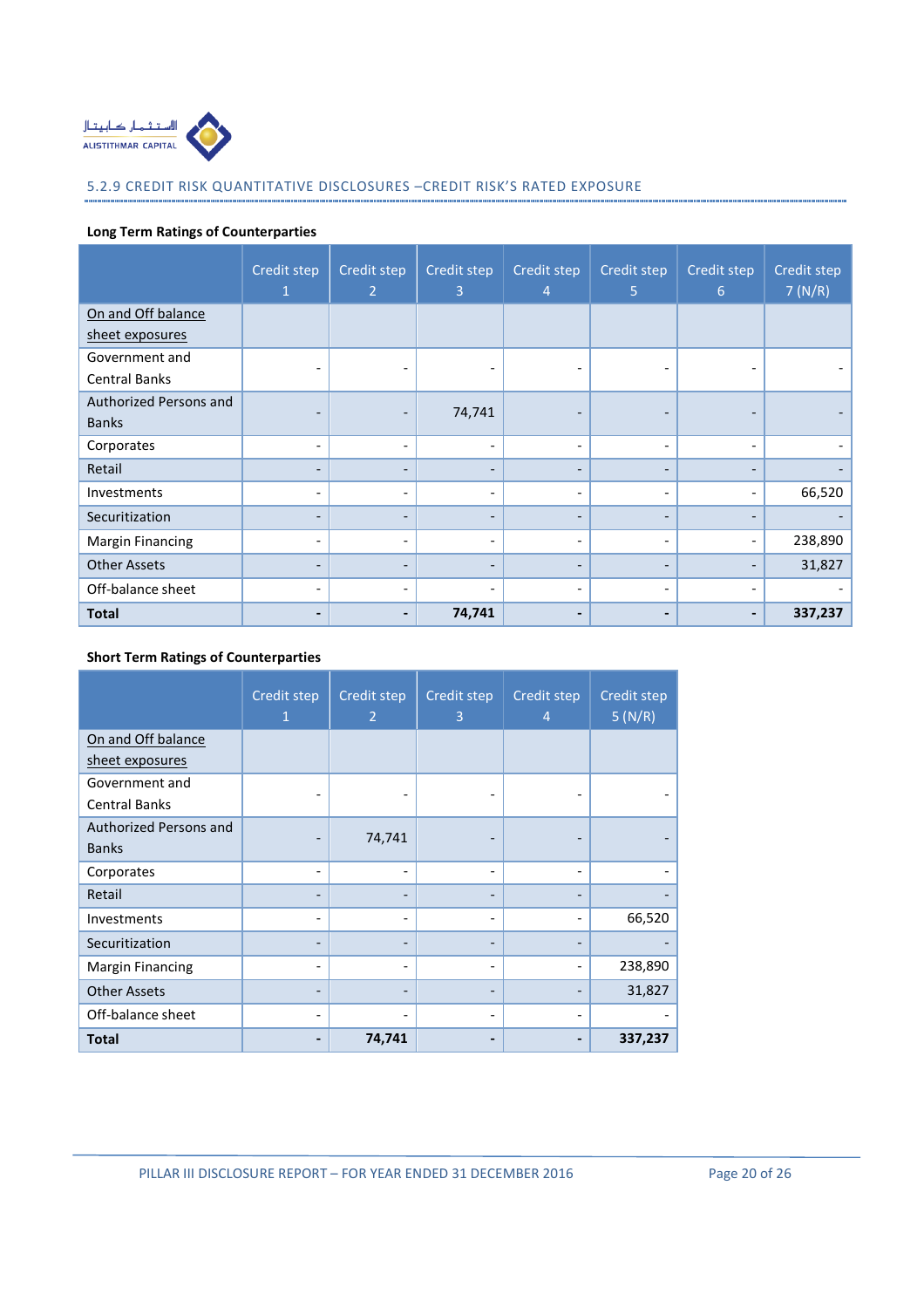

## 5.3 CREDIT RISK MITIGATION EXPOSURES

## 5.3.1 QUALITATIVE DISCLOSURES

The mitigation of credit risk is an important aspect of its effective management and takes many forms. When it comes to margin financing, the company nevertheless holds a range of collaterals to reduce the risk of loss and maximize the probability of facilities being repaid. The nature and type of assets that can be accepted as collaterals are approved by the Board Credit and Risk Committee.

The main types of collaterals that the Company accepts with respect to margin financing are:

- Cash in any currency that is under immediate control of the company currently or in any future value date
- Securities in local Markets at a value considered fair value at the Company's own assessments
- Securities in GCC and International Markets at a value considered fair value at Company's own assessments
- Bonds or Sukuk in any markets subject to Credit Risk Committee acceptance and approval and evaluation
- Other instruments as approved accepted and evaluated by the Credit and Risk Committee

The Company has a Committee which determines the haircuts on the collaterals on a regular basis. The Company has in place a formalized model that would be an indicative model in determining the haircuts that shall be applied to the stocks for which margin facilities are being provided. The indicative model takes into account in detail different factors which are of key concern in providing margin facility for such stocks.

Margin lending decisions are based on credit scoring models and decision strategies, developed using internal data with behavioral scoring applied. The approval process is reviewed regularly by Board Credit Risk Committee with limit delegations from the Board. Within the company, emphasis is placed on the responsibility for making credit decisions and as such there is a series of delegated approval limits agreed by Board.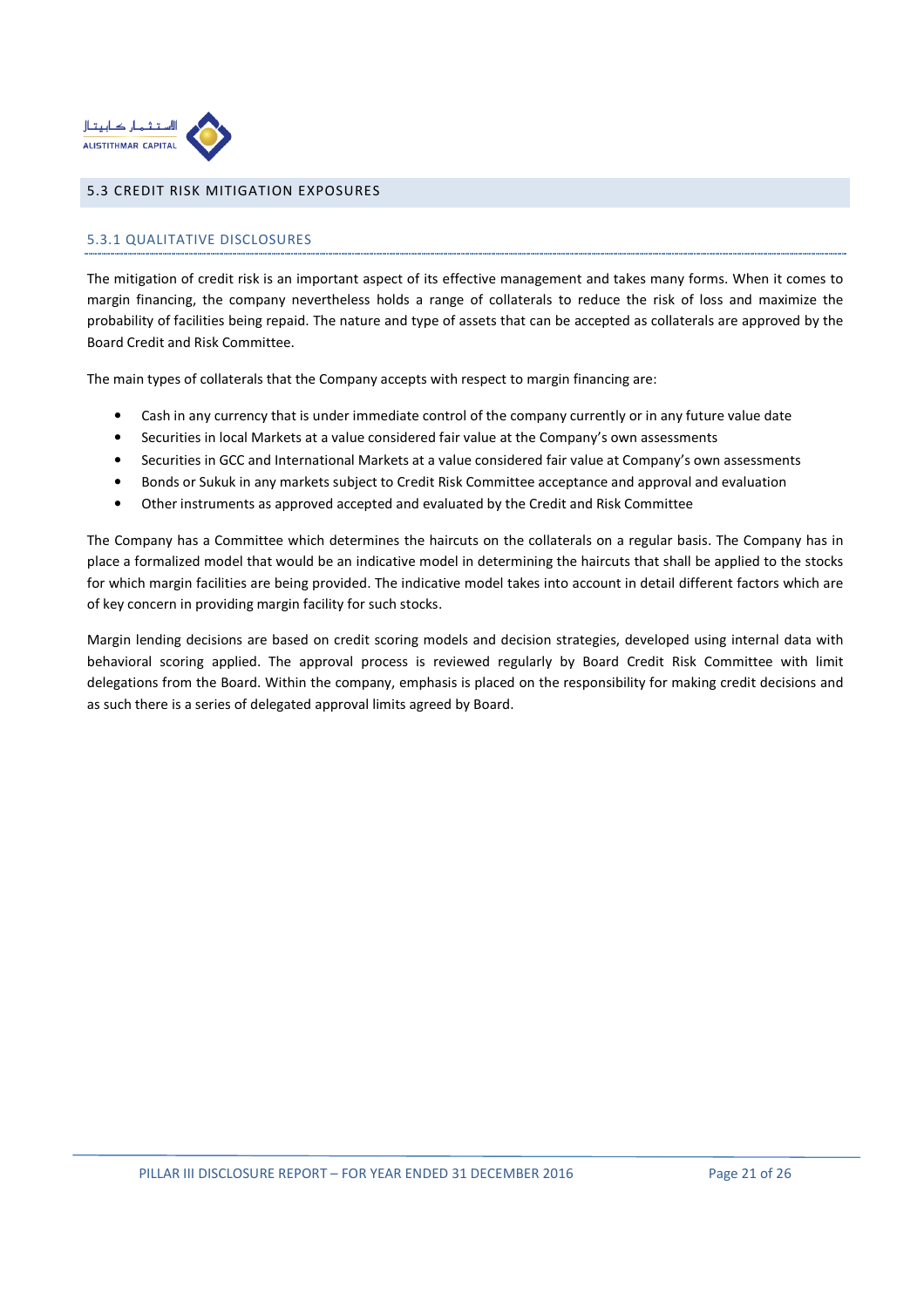

## 5.3.2 QUANTITATIVE DISCLOSURES

|                                                    | <b>Exposures</b><br>before CRM | <b>Exposures</b><br>covered by<br>Guarantee/<br>Credit<br>derivatives | <b>Exposures</b><br>covered by<br>Financial<br>collateral | <b>Exposures</b><br>covered by<br><b>Netting</b><br>Agreement | <b>Exposures</b><br>covered by<br>other eligible<br>collaterals | <b>Exposures</b><br>after CRM |
|----------------------------------------------------|--------------------------------|-----------------------------------------------------------------------|-----------------------------------------------------------|---------------------------------------------------------------|-----------------------------------------------------------------|-------------------------------|
| <b>Credit Risk</b>                                 |                                |                                                                       |                                                           |                                                               |                                                                 |                               |
| On-balance sheet                                   |                                |                                                                       |                                                           |                                                               |                                                                 |                               |
| exposures                                          |                                |                                                                       |                                                           |                                                               |                                                                 |                               |
| <b>Government and Central</b>                      |                                |                                                                       |                                                           |                                                               |                                                                 |                               |
| <b>Banks</b>                                       |                                |                                                                       |                                                           |                                                               |                                                                 |                               |
| Authorized Persons and                             | 74,741                         |                                                                       |                                                           |                                                               |                                                                 | 74,741                        |
| <b>Banks</b>                                       |                                |                                                                       |                                                           |                                                               |                                                                 |                               |
| Corporates                                         | $\overline{\phantom{a}}$       | $\overline{\phantom{a}}$                                              | $\overline{\phantom{a}}$                                  | $\overline{\phantom{a}}$                                      | $\overline{\phantom{a}}$                                        |                               |
| Retail                                             |                                |                                                                       |                                                           |                                                               |                                                                 |                               |
| Investments                                        | 66,520                         |                                                                       |                                                           |                                                               | $\overline{a}$                                                  | 66,520                        |
| Securitization                                     |                                |                                                                       |                                                           | $\overline{\phantom{a}}$                                      | $\overline{a}$                                                  |                               |
| <b>Margin Financing</b>                            | 238,890                        |                                                                       | 238,890                                                   |                                                               |                                                                 | 238,890*                      |
| <b>Other Assets</b>                                | 31,827                         |                                                                       |                                                           |                                                               | $\overline{\phantom{a}}$                                        | 31,827                        |
| <b>Total On-Balance sheet</b><br>exposures         | 411,977                        |                                                                       | 238,890                                                   |                                                               |                                                                 | 411,977                       |
| Off-balance sheet                                  | $\overline{a}$                 |                                                                       |                                                           |                                                               | $\overline{a}$                                                  |                               |
| exposures                                          |                                |                                                                       |                                                           |                                                               |                                                                 |                               |
| <b>OTC/Credit Derivatives</b>                      | $\overline{a}$                 |                                                                       |                                                           |                                                               |                                                                 |                               |
| Exposure in the form of                            |                                |                                                                       |                                                           |                                                               |                                                                 |                               |
| repurchase agreements                              |                                |                                                                       |                                                           |                                                               |                                                                 |                               |
| Exposure in the form of                            |                                |                                                                       |                                                           |                                                               |                                                                 |                               |
| securities lending                                 |                                |                                                                       |                                                           |                                                               |                                                                 |                               |
| Exposure in the form of                            | $\overline{a}$                 |                                                                       |                                                           |                                                               | $\overline{a}$                                                  |                               |
| commitments                                        |                                |                                                                       |                                                           |                                                               |                                                                 |                               |
| * Other off-balance sheet                          |                                |                                                                       |                                                           |                                                               |                                                                 |                               |
| exposures                                          |                                |                                                                       |                                                           |                                                               |                                                                 |                               |
| <b>Total Off-Balance sheet</b>                     |                                |                                                                       |                                                           |                                                               |                                                                 |                               |
| exposures                                          |                                |                                                                       |                                                           |                                                               |                                                                 |                               |
| <b>Total On and Off-Balance</b><br>sheet exposures | 411,977                        |                                                                       | 238,890                                                   |                                                               |                                                                 | 411,977                       |

\* The Company has CRM techniques, however as per the regulation, since the capital charge is based on the exposures before CRM, the same has been reported here. However, the company has collaterals to cover the exposures to margin financing.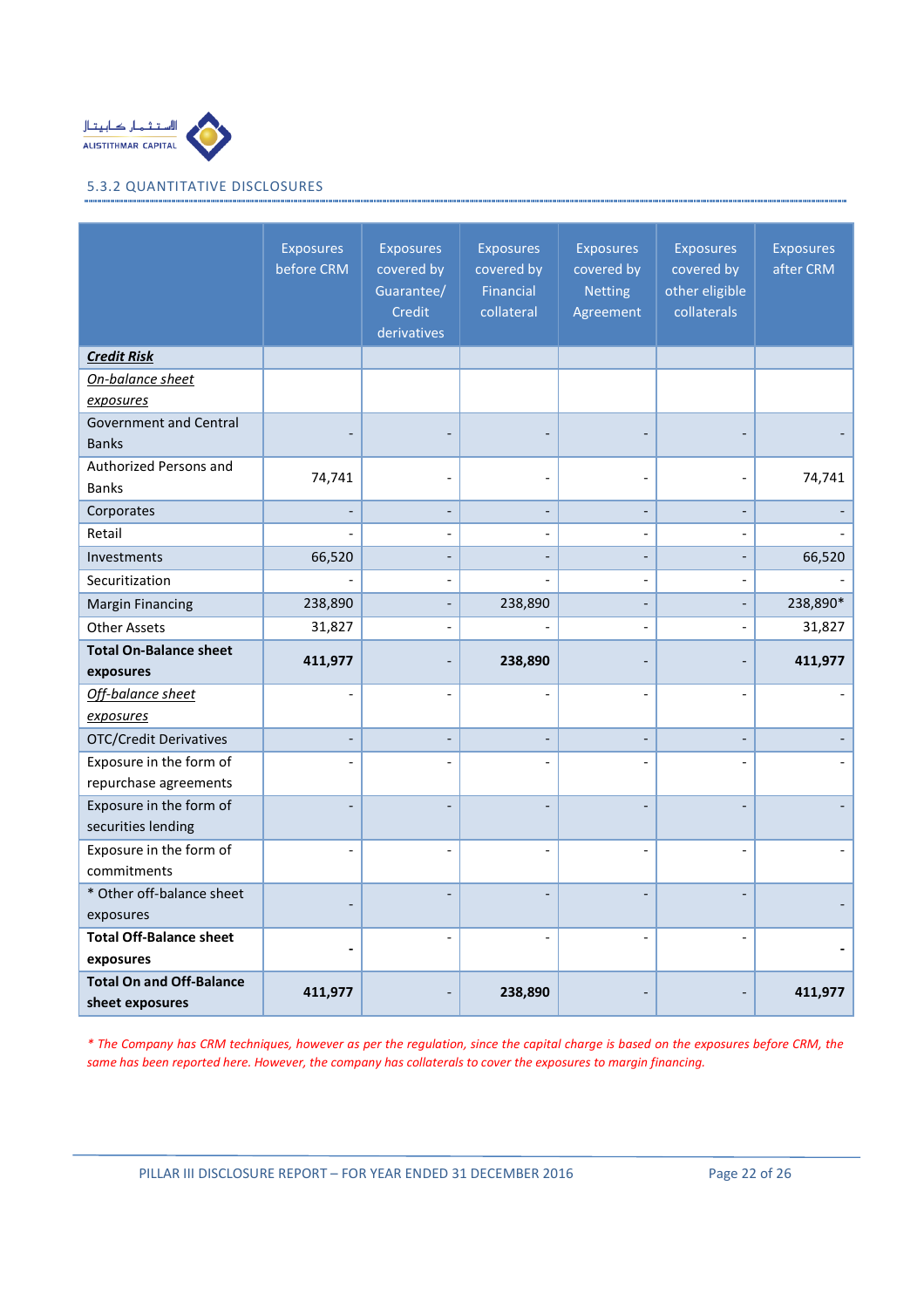

#### 5.4 COUNTERPARTY CREDIT RISK (CCR) AND OFF BALANCE SHEET DISCLOSURES

#### 5.4.1 QUALITATIVE DISCLOSURES

Counterparty credit risk is the risk that a counterparty to a transaction may default before completing the satisfactory settlement of the transaction.

The company does not have any exposure to any Over-The-Counter (OTC) derivatives.

#### 5.4.2 QUANTITATIVE DISCLOSURES

Not applicable, as the company does not have any exposure to any OTC derivatives.

#### 5.5 MARKET RISK DISCLOSURES

#### 5.5.1 QUALITATIVE DISCLOSURES

This is the risk that the value of an investment will decrease due to movements in market factors. The market risk factors considered by the Company are equity risk, interest rate risk, foreign exchange risk, credit spread risk, underwriting risk, commodity risk and settlement risk. The Company has very little market risk given that it does not operate an active trading book. It invests its excess cash in carefully analyzed and selected investment after appropriate due diligence.

The Company does not having an active trading book, however it has established a detailed Investment policy guideline that it should follow which prescribes the trading limits, investment limits, exposure limits, etc. that shall be followed in case of any positions that the Company takes in principal. The Company has a formalized procedure to be followed in case of taking any exposures to investments as Principal. One of the purposes of this procedure was to ensure that the capital adequacy requirements are taken into consideration well before the investment is made. This process is in addition to the formal approval process which requires all such investments taken in principal capacity to be approved by the Board Proprietary Investment Committee having representation of Board members in the Committee.

The monitoring and control of market risk is handled by the risk management function which is responsible for ensuring market risk exposures are measured in accordance with defined policies and reported daily against prescribed control limits.

As noticed in the minimum capital requirements, given the absence of an active trading book, the capital requirements for market risk is very minimal which is only arising from the foreign exchange risk.

#### 5.5.2 QUANTITATIVE DISCLOSURES

The capital requirements for market risk as per the requirements of Pillar 1 of the Prudential Rules as of December 31, 2016 are as follows: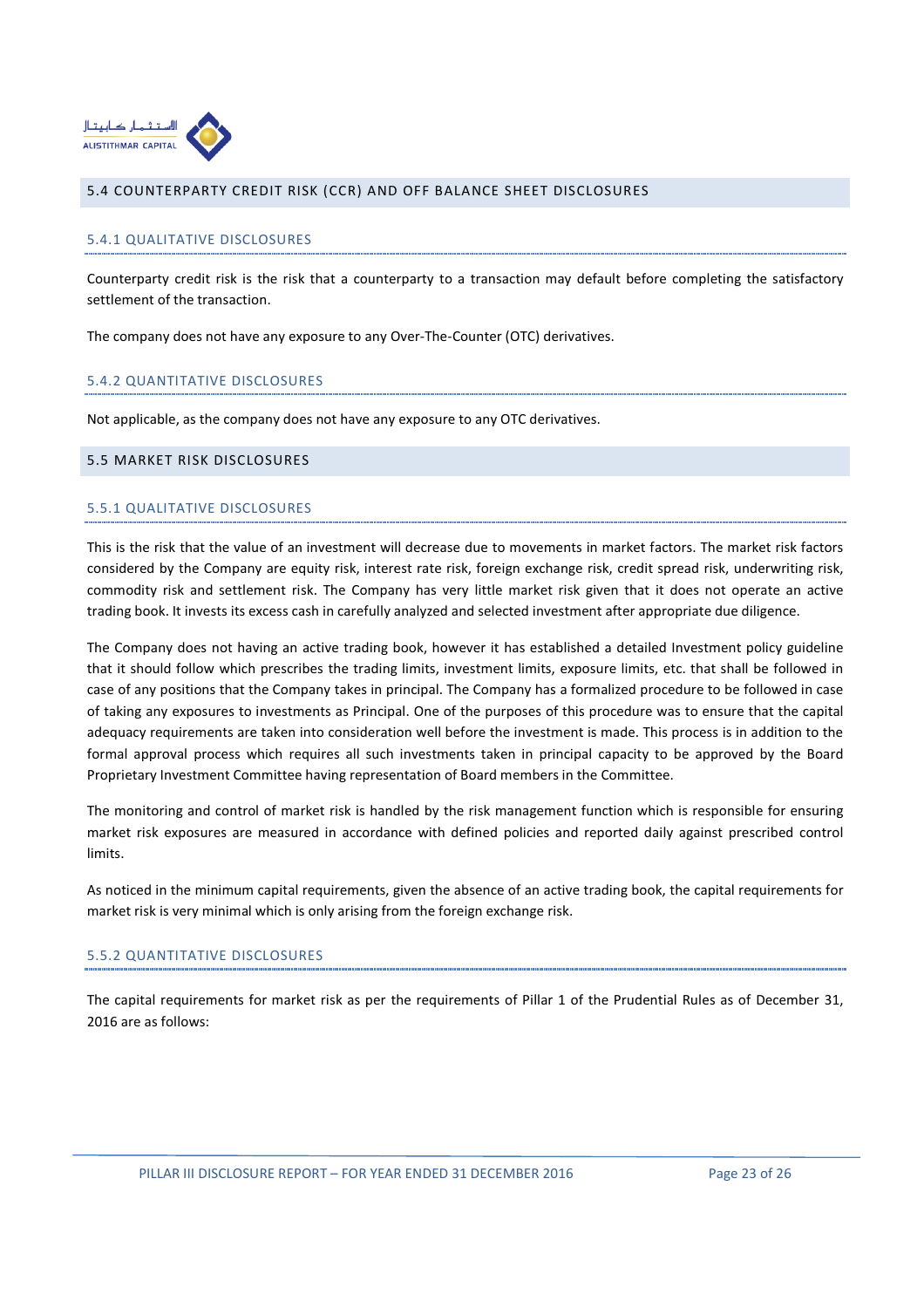

| All figures are in SAR '000       | <b>Capital</b><br>requirements |
|-----------------------------------|--------------------------------|
| Equity & Fund Risk                |                                |
| Interest Rate Risk                |                                |
| <b>Commodities Risk</b>           |                                |
| <b>FX Risk</b>                    | 222                            |
| <b>Underwriting Risk</b>          |                                |
| <b>Excess Exposure Risk</b>       |                                |
| Settlement Risk                   |                                |
| <b>Total capital requirements</b> |                                |

The company does not operate a trading book and hence no capital requirements specifically required for the trading book.

#### 5.6 OPERATIONAL RISK DISCLOSURE

## 5.6.1 QUALITATIVE DISCLOSURES

Operational risk is defined as per Basel II regulations, as the risk of direct or indirect losses resulting from human factors, external events and inadequate or failed internal processes and systems. In general, there are four main causes that are identified in standard operational risk definitions. Operational risk events can occur when there are inadequacies or failures due to:

- People (human factors)
- **Processes**
- **Systems**
- **External events**

Even though the above is self-explanatory, the above explicitly means, the person doing the activity making an error, the process that supports the activity is flawed, the system that facilitated the activity is broken, or an external event occurs that disrupts the activity.

In order to manage the operational risks within the Company, it operates a 'three line of defense' model as indicated below:

- The first line of defense is business line management. It has the primary responsibility for the identification, management and mitigation of the risks associated with the products and processed of its business. It engages in regular testing and certification of the adequacy and effectiveness of controls and compliance with the company's policies and procedures
- The second line of defense is the company's Risk Management Department. This department is responsible for identifying the potential sources of risks that can arise as a result of the differing business lines and support functions in the Company. It is also responsible for the preparation and maintenance of the detailed risk register which identified the potential sources of risk and the possible controls that have to be in place in order to mitigate the identified risks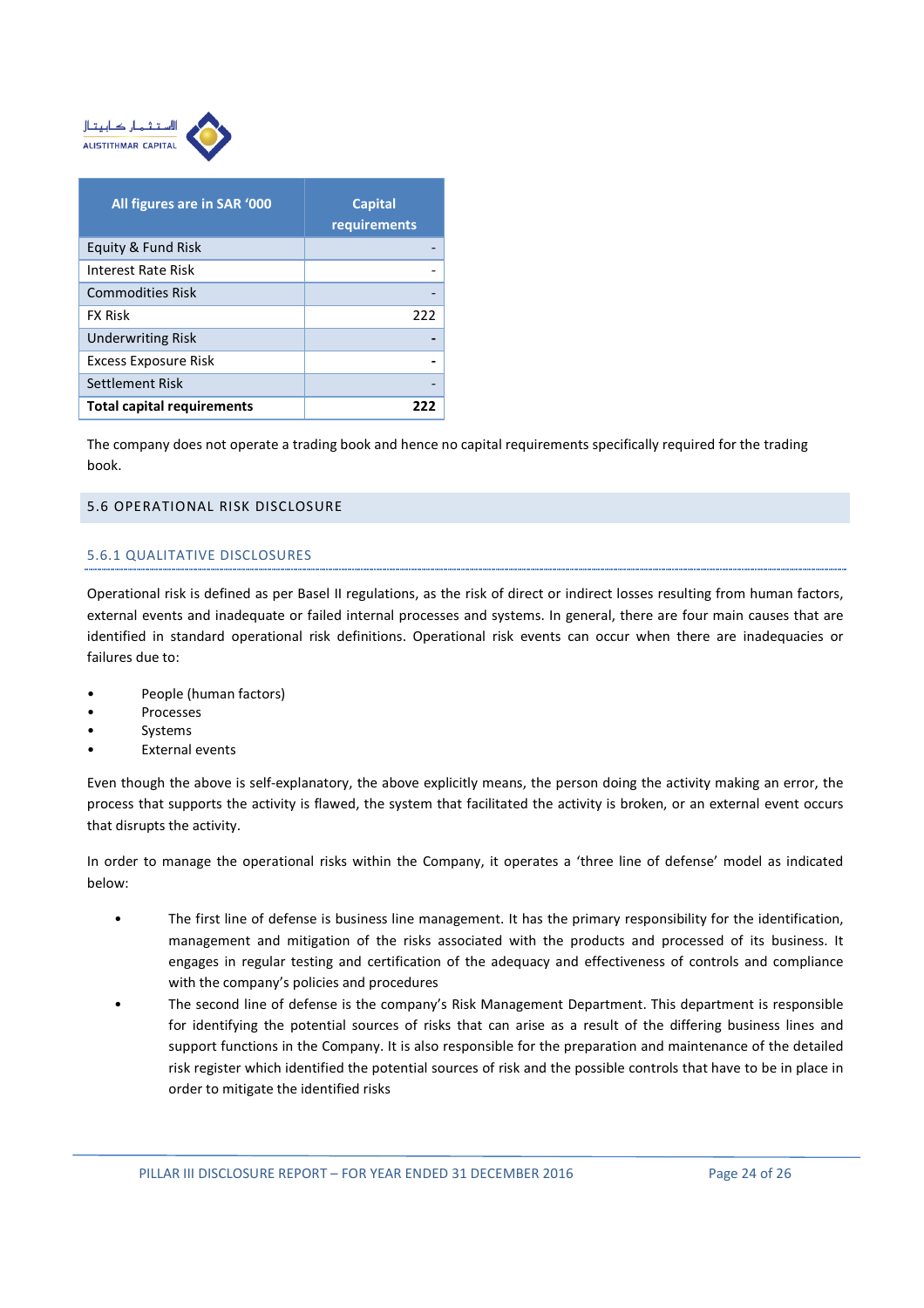

• The third line of defense is Audit. The Company's internal audit is responsible for assessing compliance with the risk register and for providing independent evaluation of the adequacy and effectiveness of the risk control framework. The Head of Internal Audit reports to the Audit Committee which is a Board Committee.

In addition, to the above framework, it has been the Company's practice to document detailed policies and procedures, for all business lines and functions within the Company, which shall detail the ways in which things should be carried out to achieve the objectives of the function with minimal errors. The Company's policies and procedures are regularly reviewed the management and approved by the Board of Directors.

The Company follows the Basic Indicator Approach for the calculation of the operational risk capital requirements which is 15% of the income indicator calculated in accordance with Annex 4 of the Prudential Rules. However as stipulated by the Prudential Rules, the requirement for operational risks shall correspond to not less than 25% of the Company's overhead expenses calculated in accordance with Chapter 12 of Part 1 of the Prudential Rules.

## 5.6.2 QUANTITATIVE DISCLOSURES

As per the guidelines in the Prudential Rules, the capital requirement as per the approach stated above is SAR 19.60 Mn as of the year ended 31 December 2016.

## 5.7 LIQUIDITY RISK DISCLOSURE

## 5.7.1 QUALITATIVE DISCLOSURES

Liquidity risk is the risk of not having available sufficient resources to enable it to meet its obligations as they fall due or can only secure such resources at excessive cost. The two aspects of liquidity are asset liquidity and funding liquidity.

- Funding liquidity risk arises when the necessary liquidity to fund obligations cannot be obtained at the expected terms and when required.
- Asset liquidity (or market liquidity) risk arises when the assets are not able to be disposed or transferred into cash without affecting the liquidity of the asset or incurring significant losses

The company has an approved liquidity risk policy in place which is regularly reviewed. The aim of the policy is to describe the policies and guidelines through which the Company manages its cash flow mismatches and its adopted liquidity risk management structure.

The key metrics the Company uses to measure and limit liquidity risk is on two aspects:

- 1. Ability to meet commitments
- 2. Ability to meet the liabilities on its balance sheet

The company regularly monitors the following on a periodic basis as agreed by the management to assess the liquidity risk:

- 1. Surplus/deficit in availability of funding in order to assess the ability to meet commitments
- 2. Residual contractual mismatch –in order to assess the mismatch in maturity of assets and liabilities

For the purpose of assessing the surplus/deficit in availability of funding, stressed scenario of worst case utilization scenarios by all customers is assumed. The stress test scenarios are applied keeping in mind the controls in place as discussed previously.